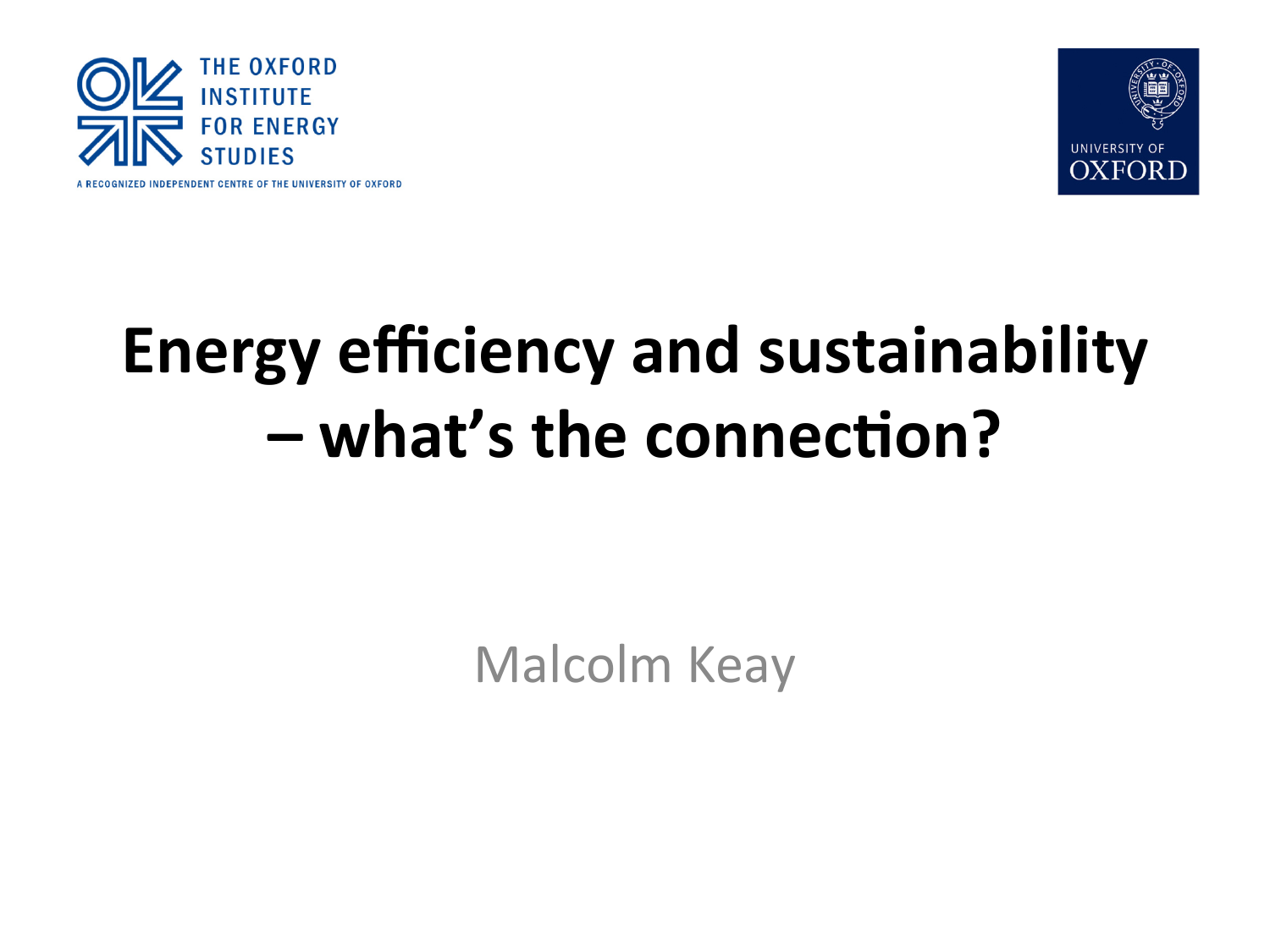# **Why ask the question in the first place?**

- Because the answer is not as obvious as it might seem. Conventional wisdom is no guide.
- 2<sup>1/2</sup> examples:
- International shipping and air freight
- Air conditioning in the US
- $\cdot$  ICT ?

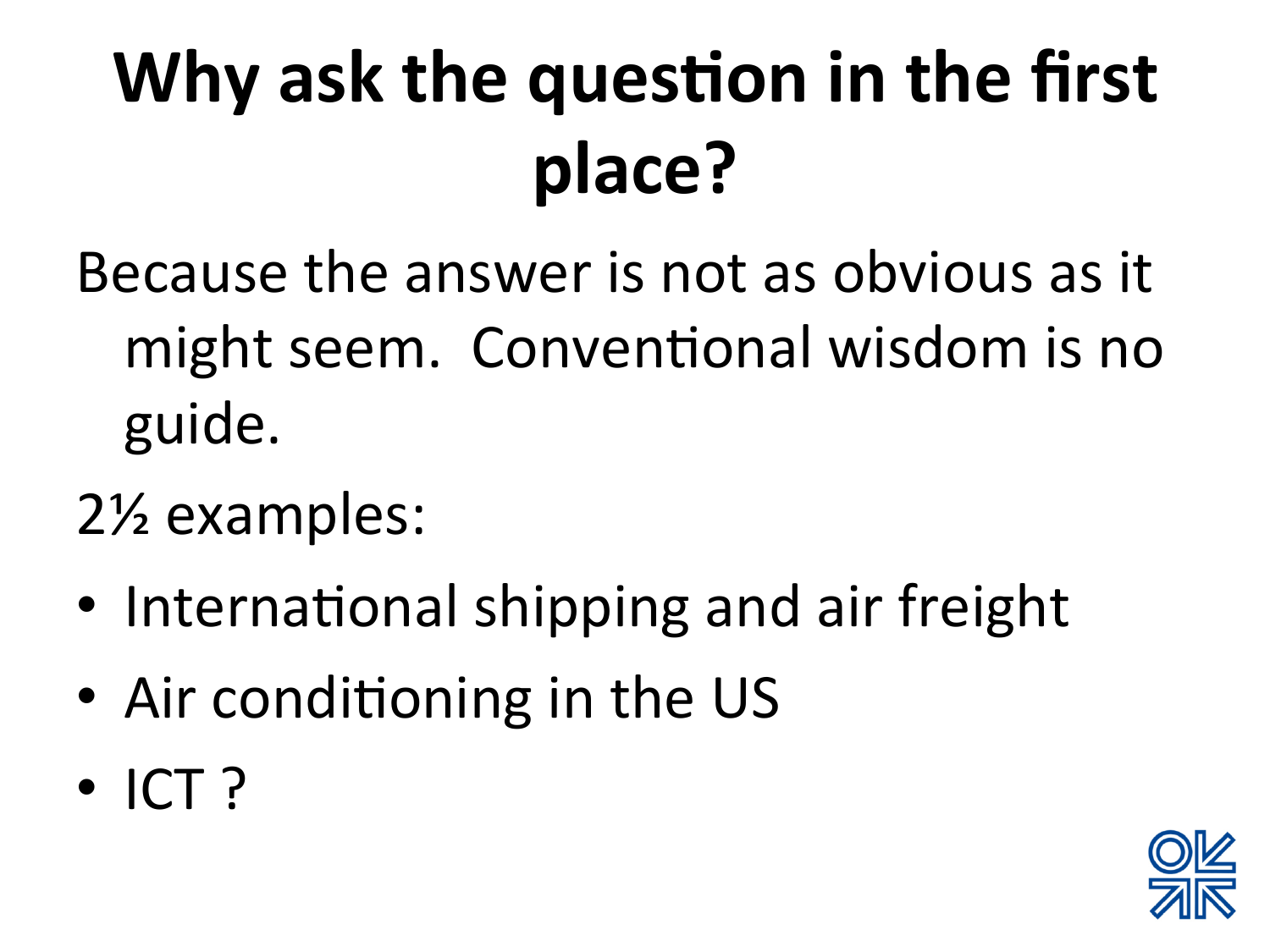#### **Outsourcing emissions**



Source: University of Leeds and Centre for Sustainable Accounting

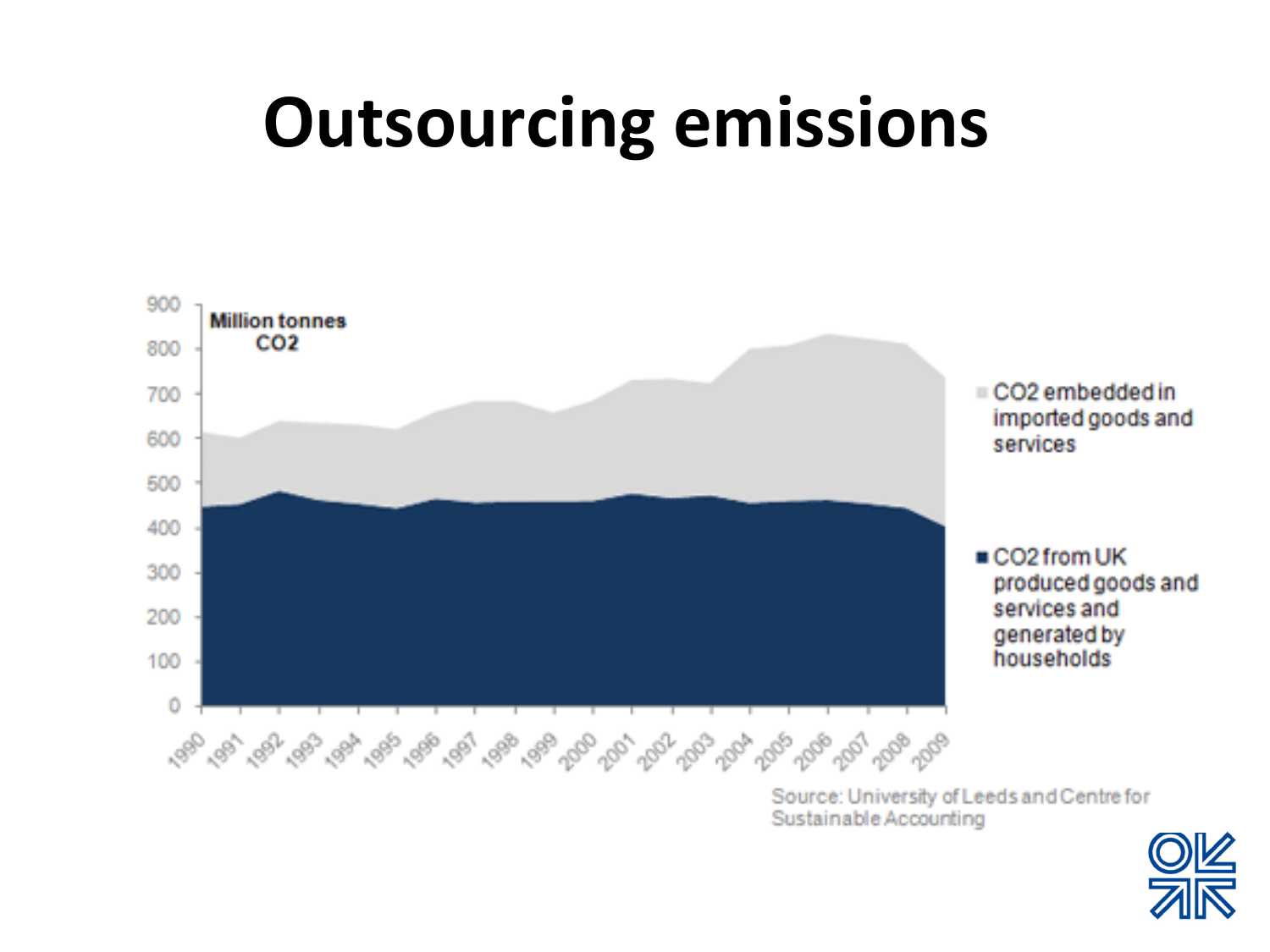# **(Re)framing the question**

In what circumstances does energy efficiency: 

- reduce energy demand?
- reduce emissions?
- reduce costs?

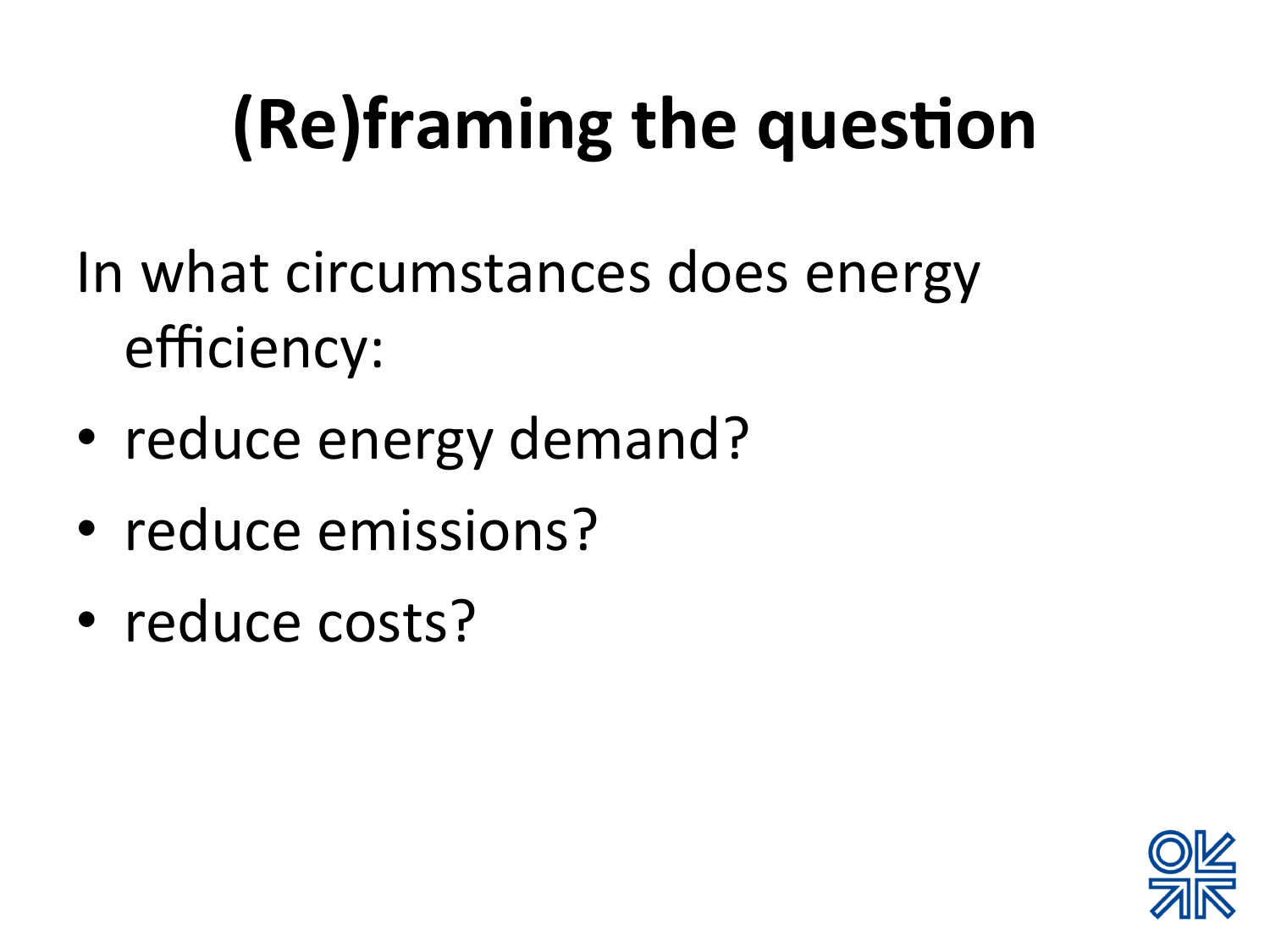#### **What is energy efficiency?**

- Technical efficiency (energy productivity) reduction in physical energy input required for given energy services output.
- **Energy intensity** improvement in PES/ output ratio (GJ/ $f$  or GJ/t) at economy-wide or sectoral level.
- **Energy conservation (saving)** reduction in absolute demand for energy (services).
- **Demand response** shifting demand to improve system efficiency.
- **Energy efficiency policies**

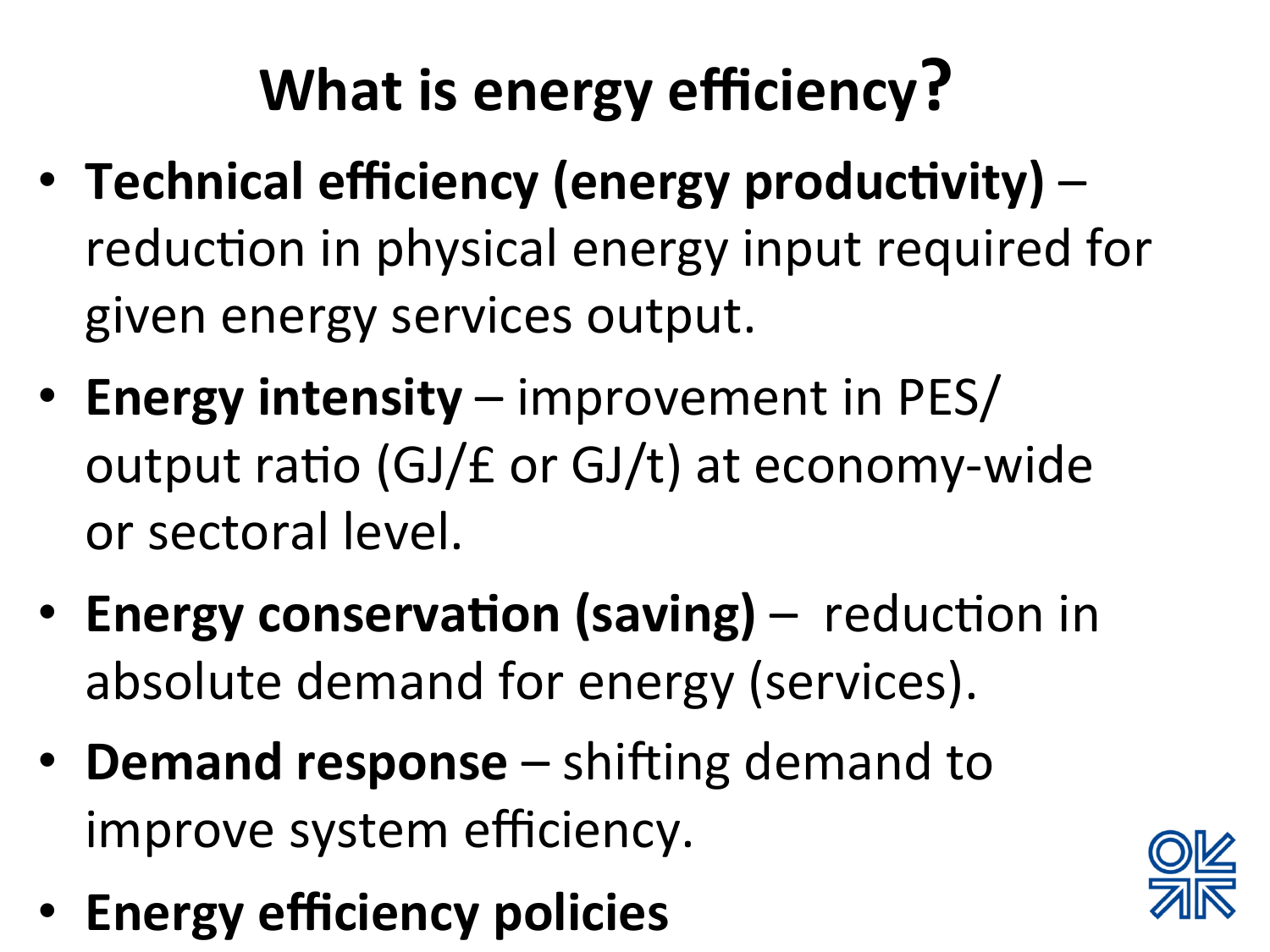#### Technical efficiency – some issues

Inputs: 

- Primary or final energy?
- Energy quality (exergy)?
- Embodied energy?

Cost-effectiveness?

Services output:

• Physics or welfare? - eg passenger/kilometres or convenience/comfort/time saved?

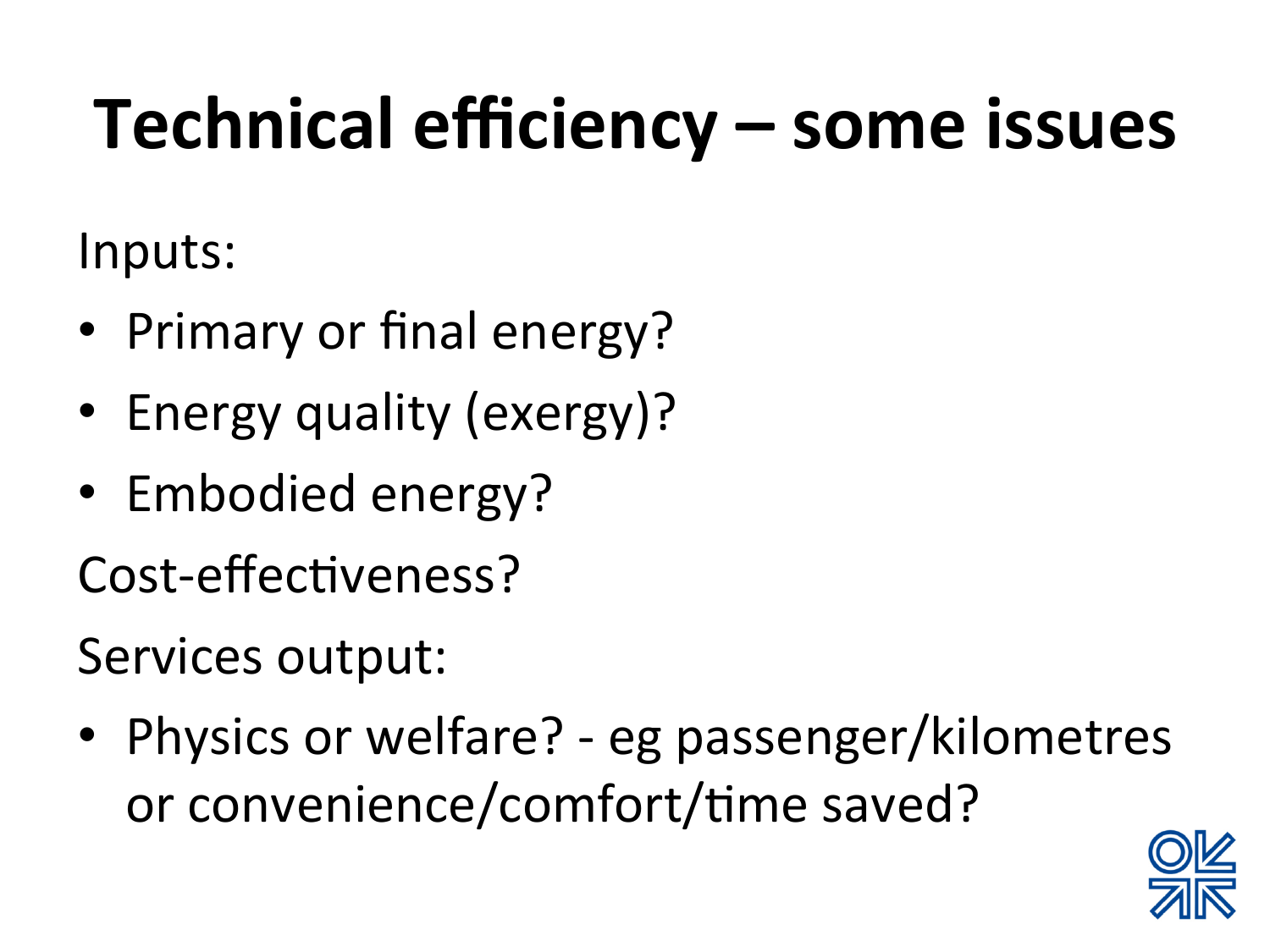#### **Question 1: when does energy efficiency** reduce demand?

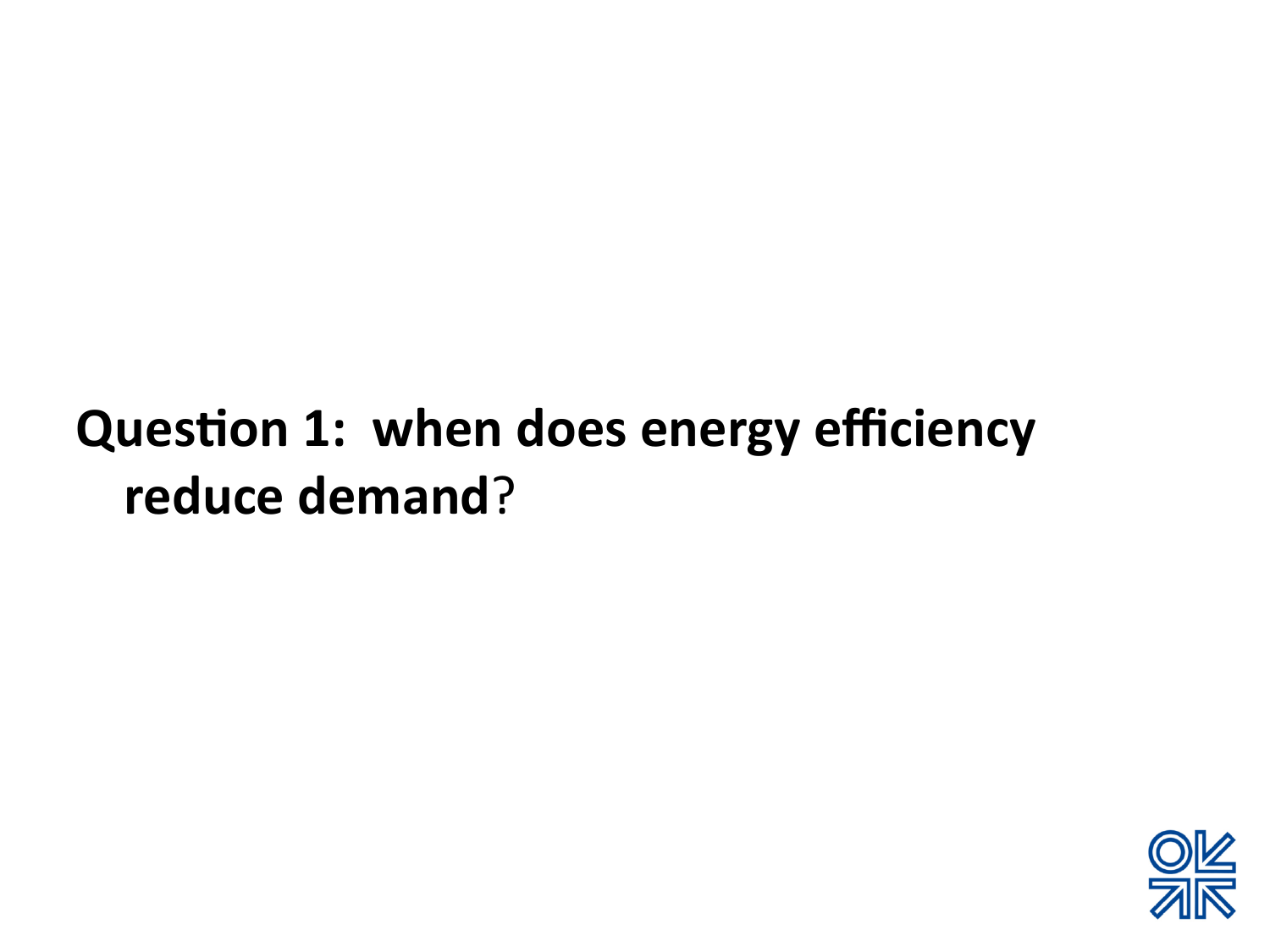#### **Conventional wisdom (cognitive** dissonance?)

Holds that:

- Labour productivity is a good thing because it **increases** demand for labour (unless you're a Luddite  $-$  or French<sup>\*</sup>)
- Energy productivity is a good thing because it **decreases** demand for energy (unless you're a Jevonsite)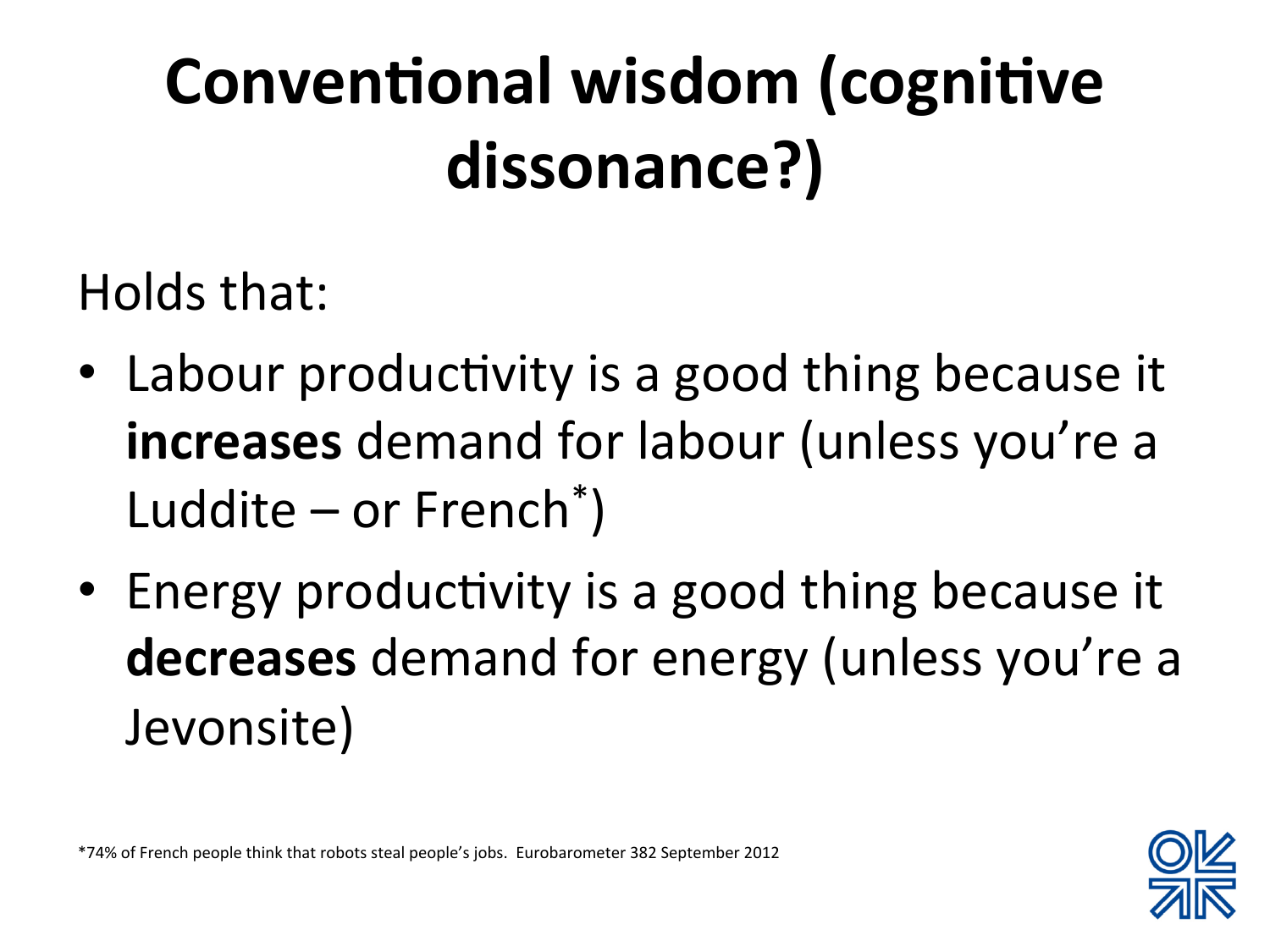#### **Rebounds**

- **Jevons paradox (1865)**: technological progress that increases the efficiency with which a resource is used tends to increase (rather than decrease) the rate of consumption of that resource
- Khazzoom-Brookes postulate (1980): energy efficiency = cheaper energy services. It leads to income and substitution effects which tend to increase energy consumption

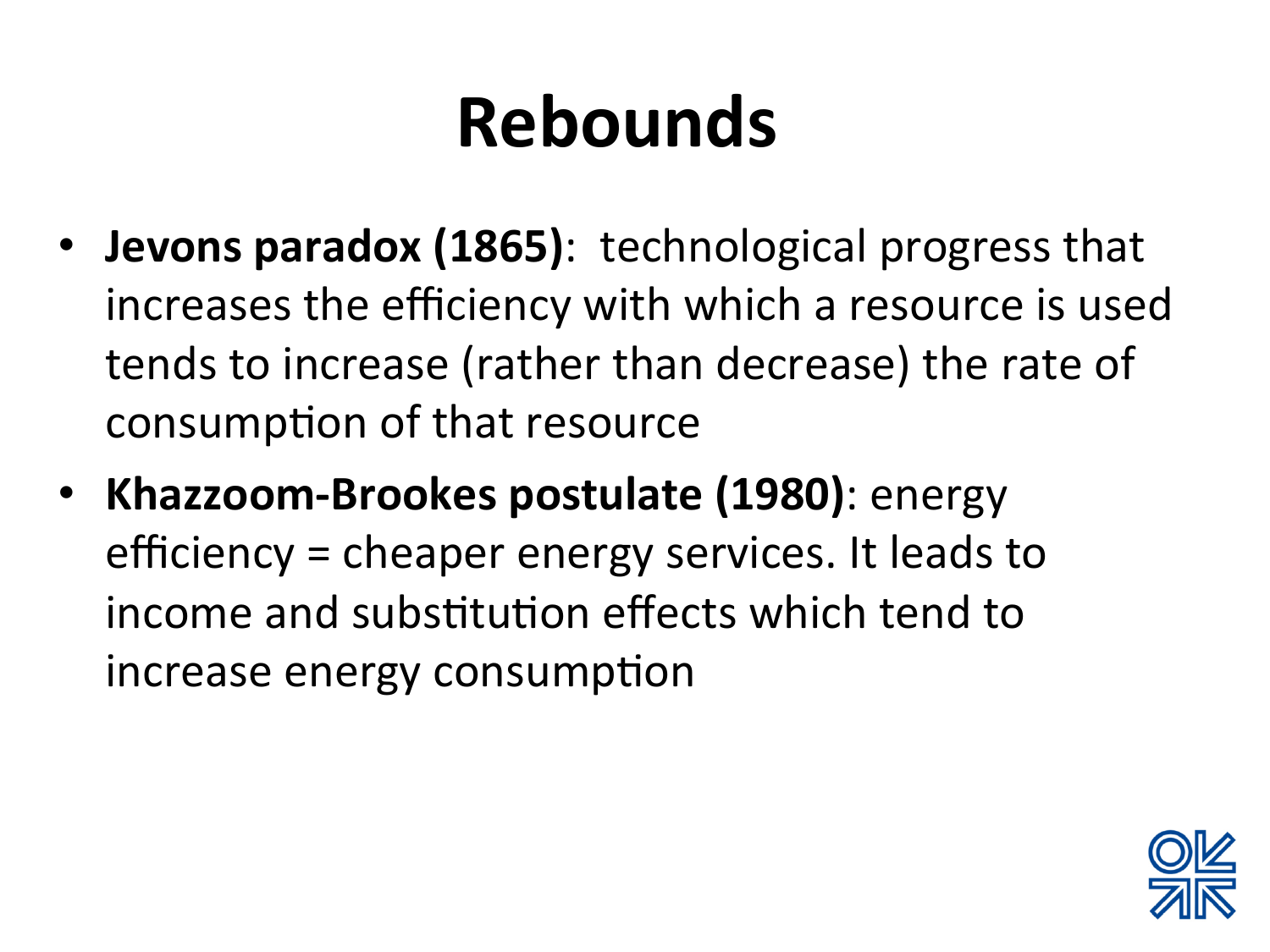### **Rebounds updated**

- Direct rebounds (comfort etc)
- Secondary effects (higher income, output growth, embodied energy etc)
- Economy-wide effects (new equilibrium at lower energy service price)
- Transformational (changing preferences and behaviour)

(Greening et al 2000)

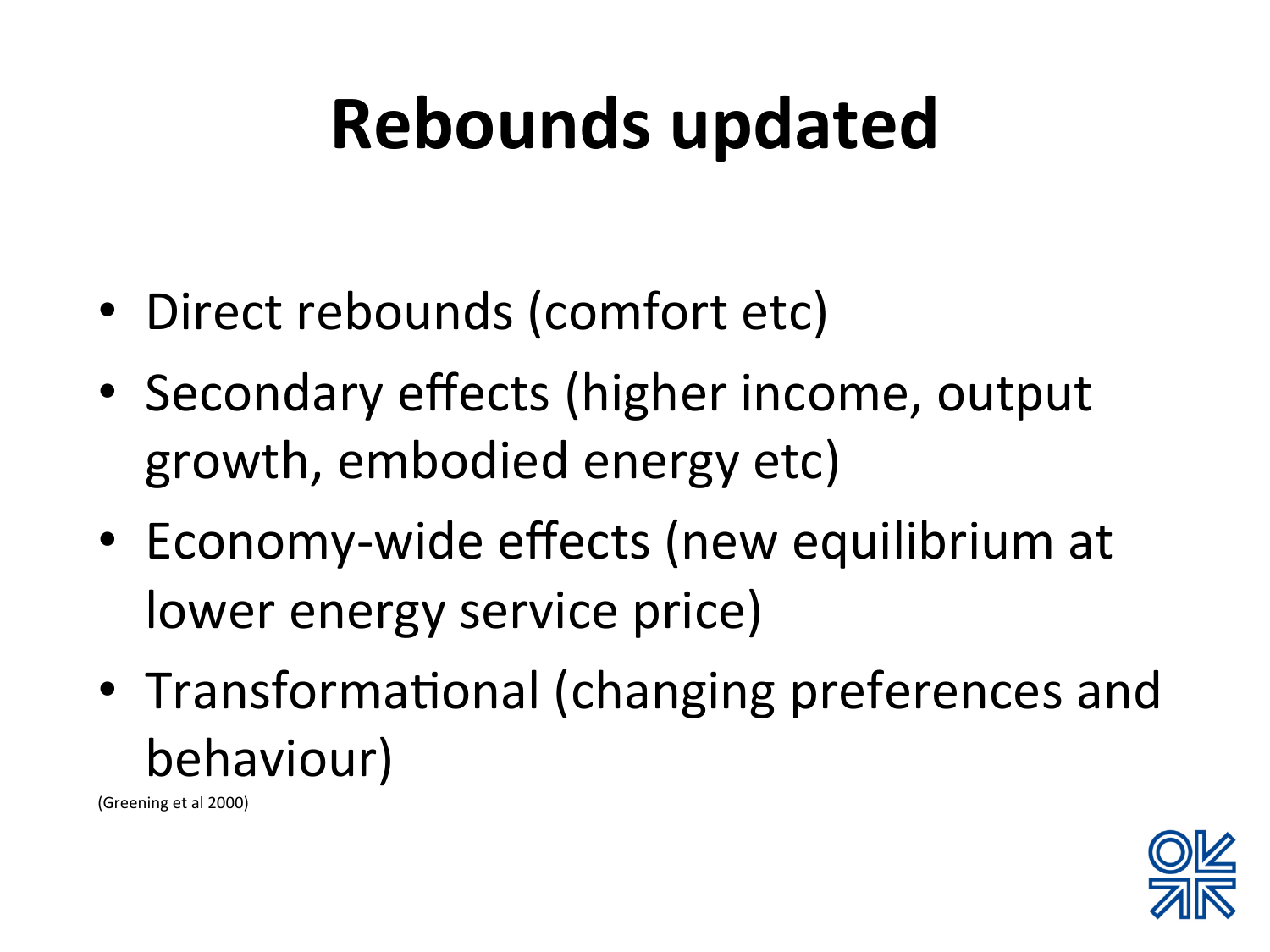# **You need to look at the (very) big** picture - in time and space

"To capture the full range of rebound effects, the system boundary for the independent variable (energy efficiency) should be relatively narrow, while the system boundary for the dependent variable (energy consumption) should be as wide as possible."

(Sorrell 2007)

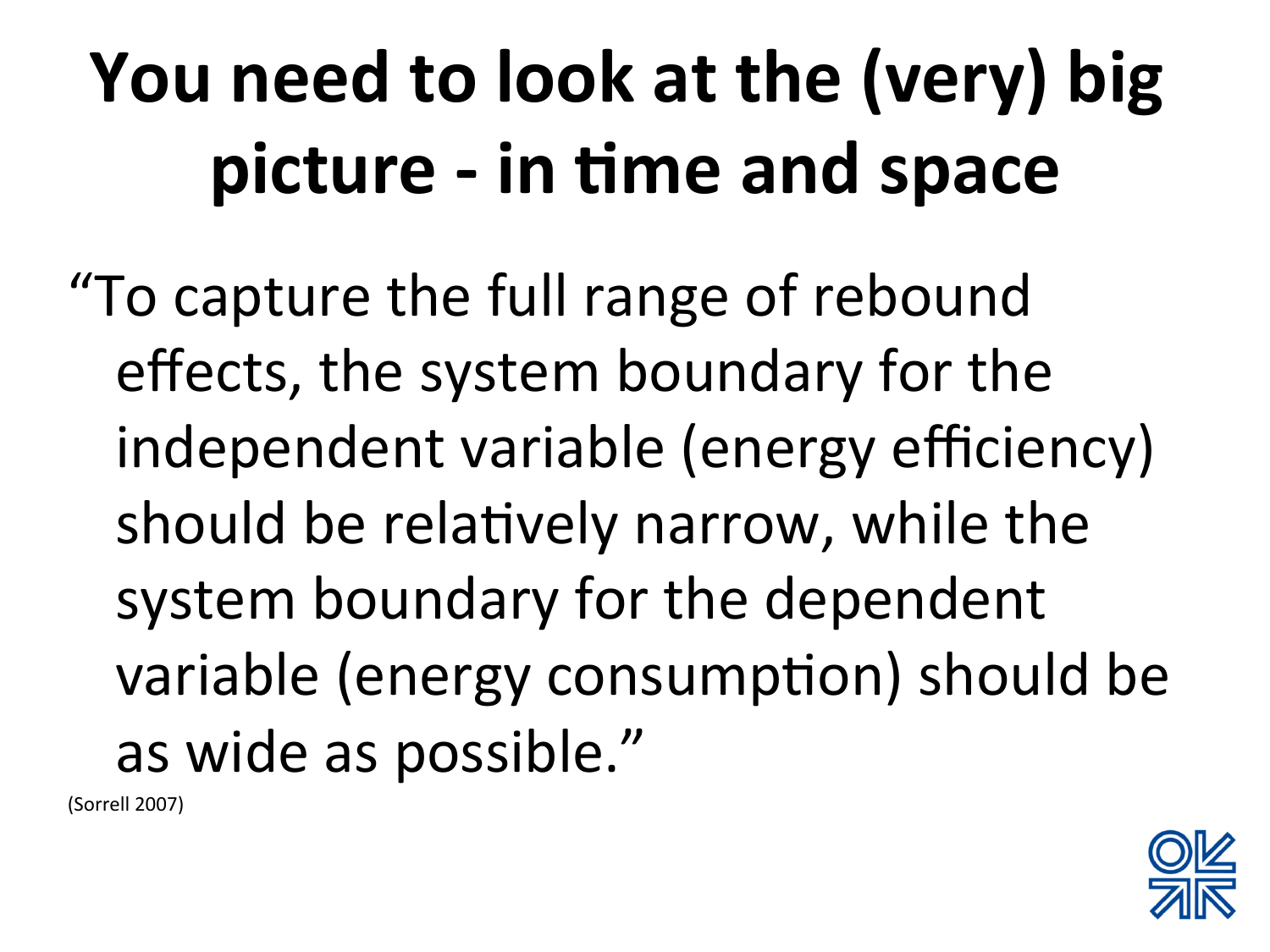#### Long term view - 1

|  | Year | Per capita<br>real income<br>$\mathbf{f}_{2000}$ | <b>Lighting</b><br>efficiency<br>(lh/kWh) | Per capita<br><b>Consumption</b><br>(klh) | Per capita<br>lighting<br>energy<br>consumption<br>(kWh) |  |
|--|------|--------------------------------------------------|-------------------------------------------|-------------------------------------------|----------------------------------------------------------|--|
|  | 1800 | 1,750                                            | 38                                        | 1.1                                       | 29                                                       |  |
|  | 1850 | 1,500                                            | 160                                       | 13                                        | 81                                                       |  |
|  | 1900 | 3,200                                            | 450                                       | 255                                       | 566                                                      |  |
|  | 1950 | 5,400                                            | 11,660                                    | 3,100                                     | 266                                                      |  |
|  | 2000 | 17,000                                           | 25,000                                    | 13,000                                    | 520                                                      |  |

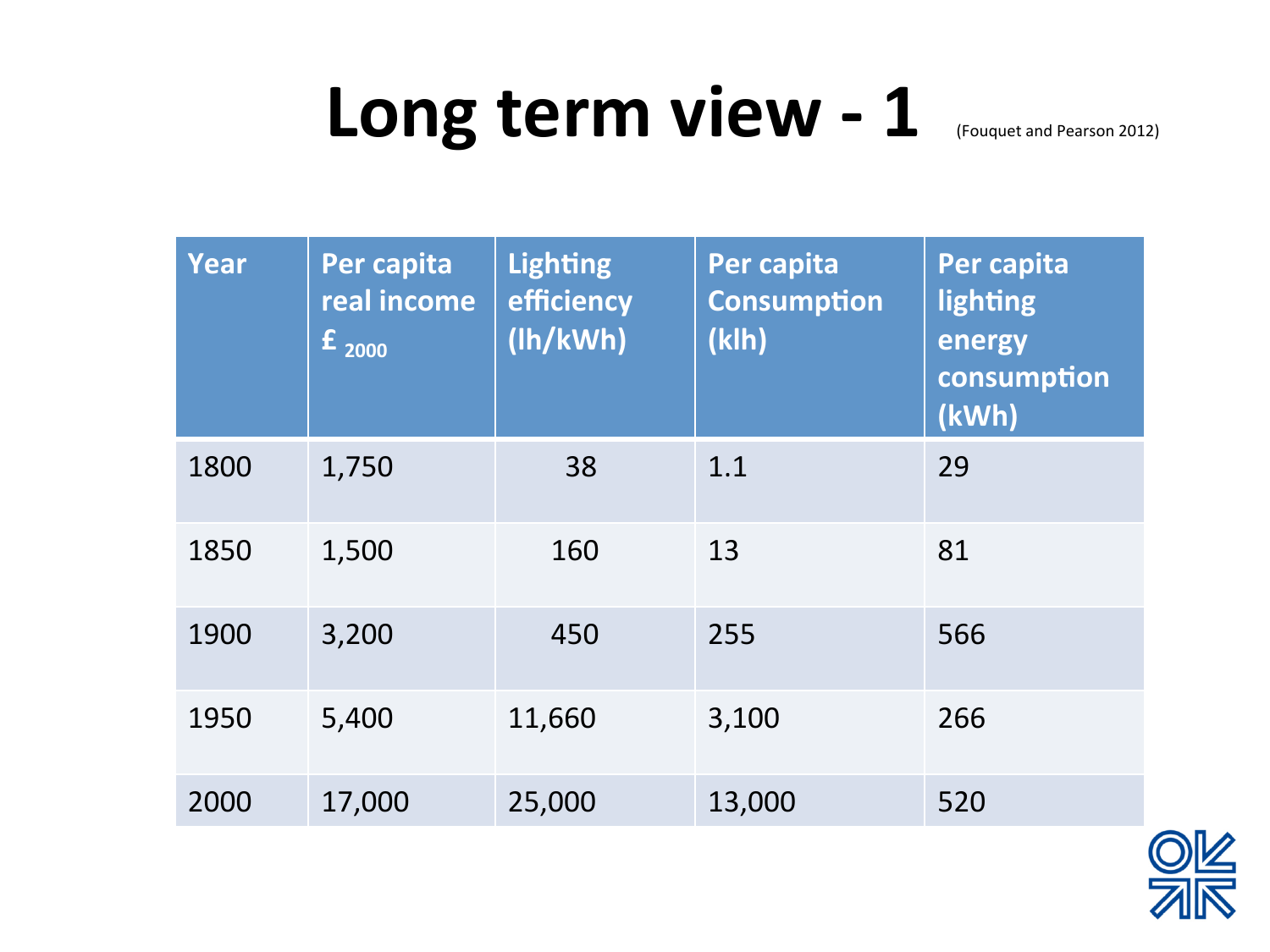### Long term view - 2

"Historical evidence is thus replete with examples demonstrating that substantial gains in .... efficiencies stimulated **increases of fuel ….use that were far higher than the savings."** (Smil)

" Drama9c declines in energy service prices certainly lead to rising service consumption **and often energy use."** (Fouquet)

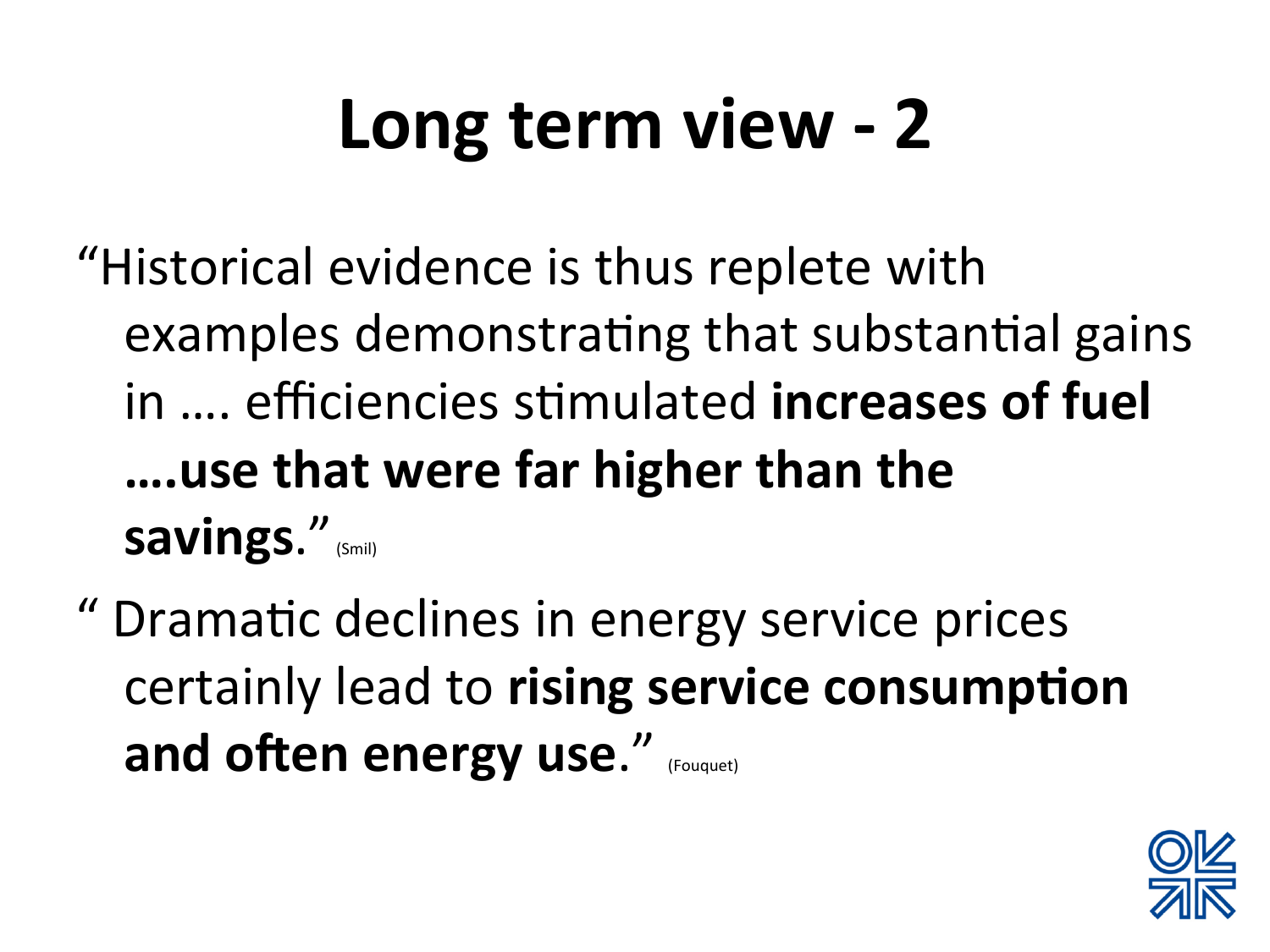#### Long term view - 3

"A basic conclusion of a stable long-run relationship between energy demand and price and income is that **the share of income spent on energy services is roughly constant**" 

(Platchkov and Pollitt)

"Energy efficiency improvements appear to have been 'captured' by consumers to increase their well-being but not to reduce their energy consumption, as if consumers were keeping their energy budgets as a **constant share of their spending**, whatever the final energy price." (WEC)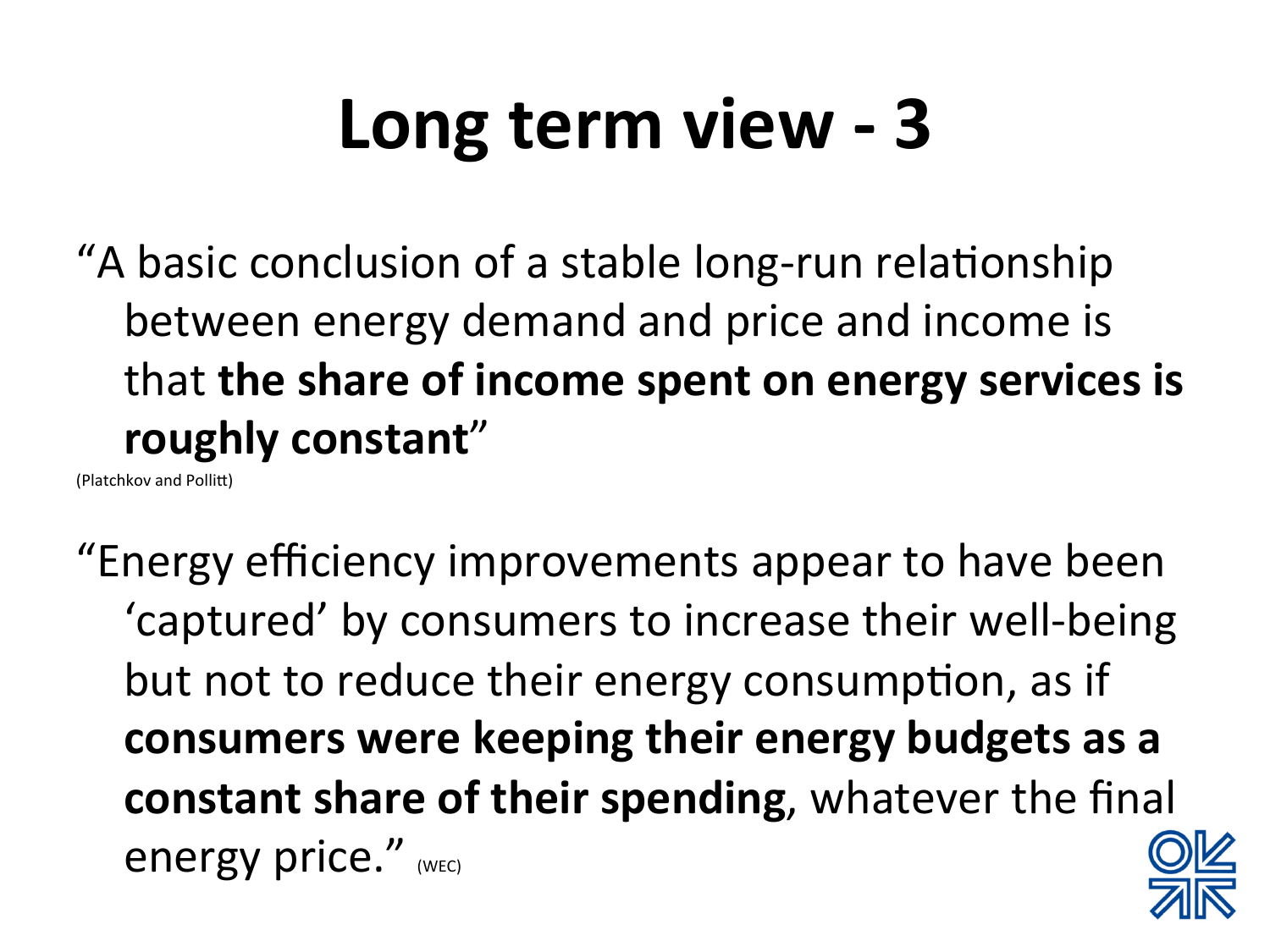### **The shorter term - can we measure savings?**

"In dealing with energy efficiency, there is a sensation of standing on shifting sands due to the difficulty of producing reliable future forecasts and evaluating the impact of current policy measures"

(Environmental Audit Committee)

[We don't know the counter factual baseline so can't measure efficiency impacts; applies at both macro and micro level]

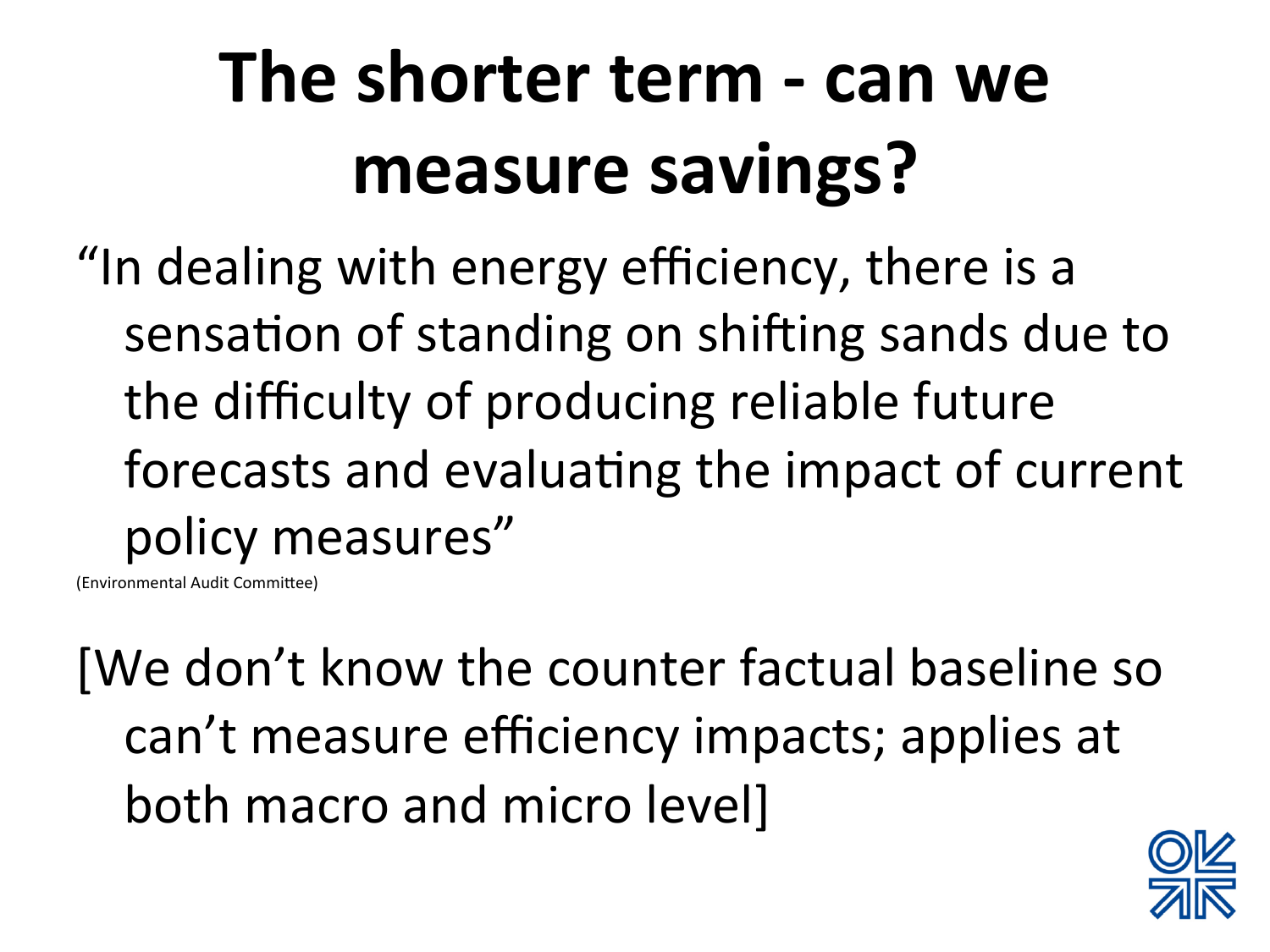# **Measuring savings 1: top down intensity**

" At the world level there has been a continuous decline in primary energy intensity, by approx. 1.5% pa .... This reduction resulted in large energy savings; 4 Gtoe since 1980 (37% of total [current] consumption)"

 (WEC)

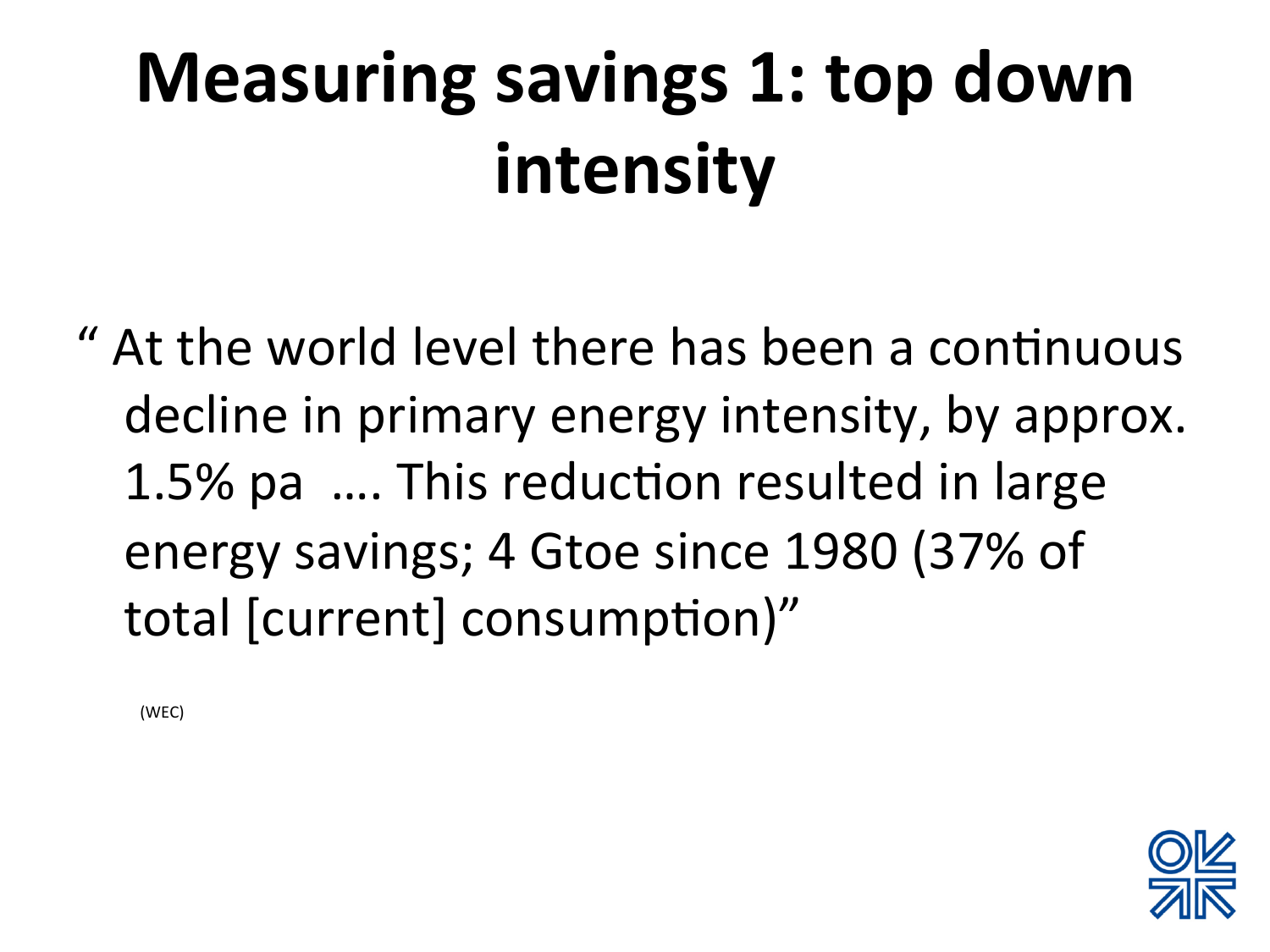# An intensity comparison – where are the savings?

|             | $\mid$ Population (m) $\mid$ TPES/GDP $\mid$ | $\vert$ (toe/\$,000) | TPES/cap (toe/   TPES (Mtoe)<br>person) |    |
|-------------|----------------------------------------------|----------------------|-----------------------------------------|----|
| Ethiopia    | 82.83                                        | 1.97                 | 0.39                                    | 33 |
| Switzerland | 7.80                                         | 0.09                 | 3.45                                    | 27 |

Energy demand and efficiency increase with GDP growth – and may even cause it. (Sorrell)

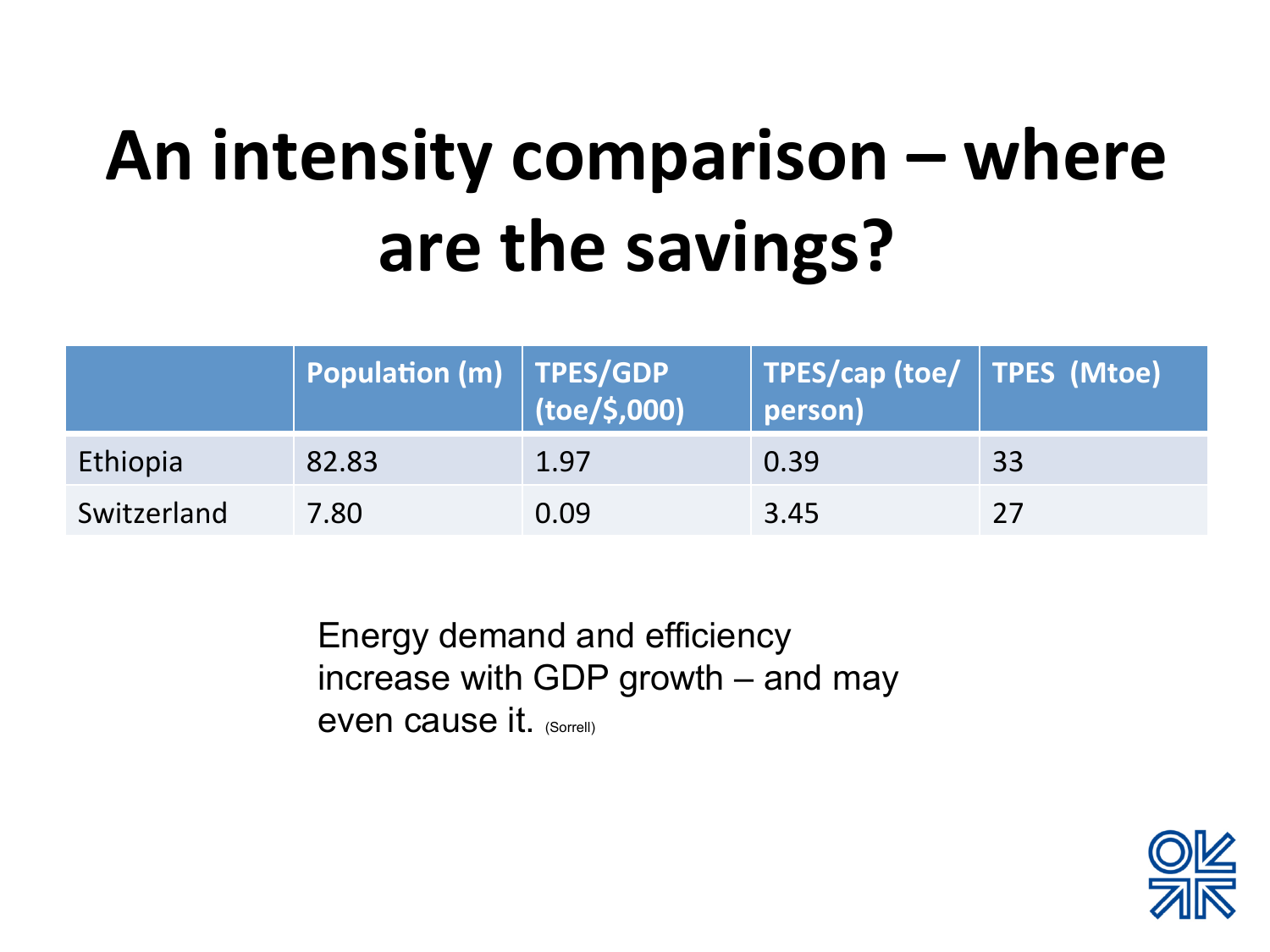### **Measuring savings 2: bottom-up** assessment

#### UK domestic energy saving scheme (CERT)

"By the end of the third year, suppliers had collectively delivered measures resulting in approximately **197 Mt CO<sub>2</sub>** (including EEC2 carryover), but excluding innovation uplifts. This equates to 67% of the overall target of 293 Mt  $CO<sub>2</sub>$ . Overall, energy suppliers are therefore on track to meet the target."

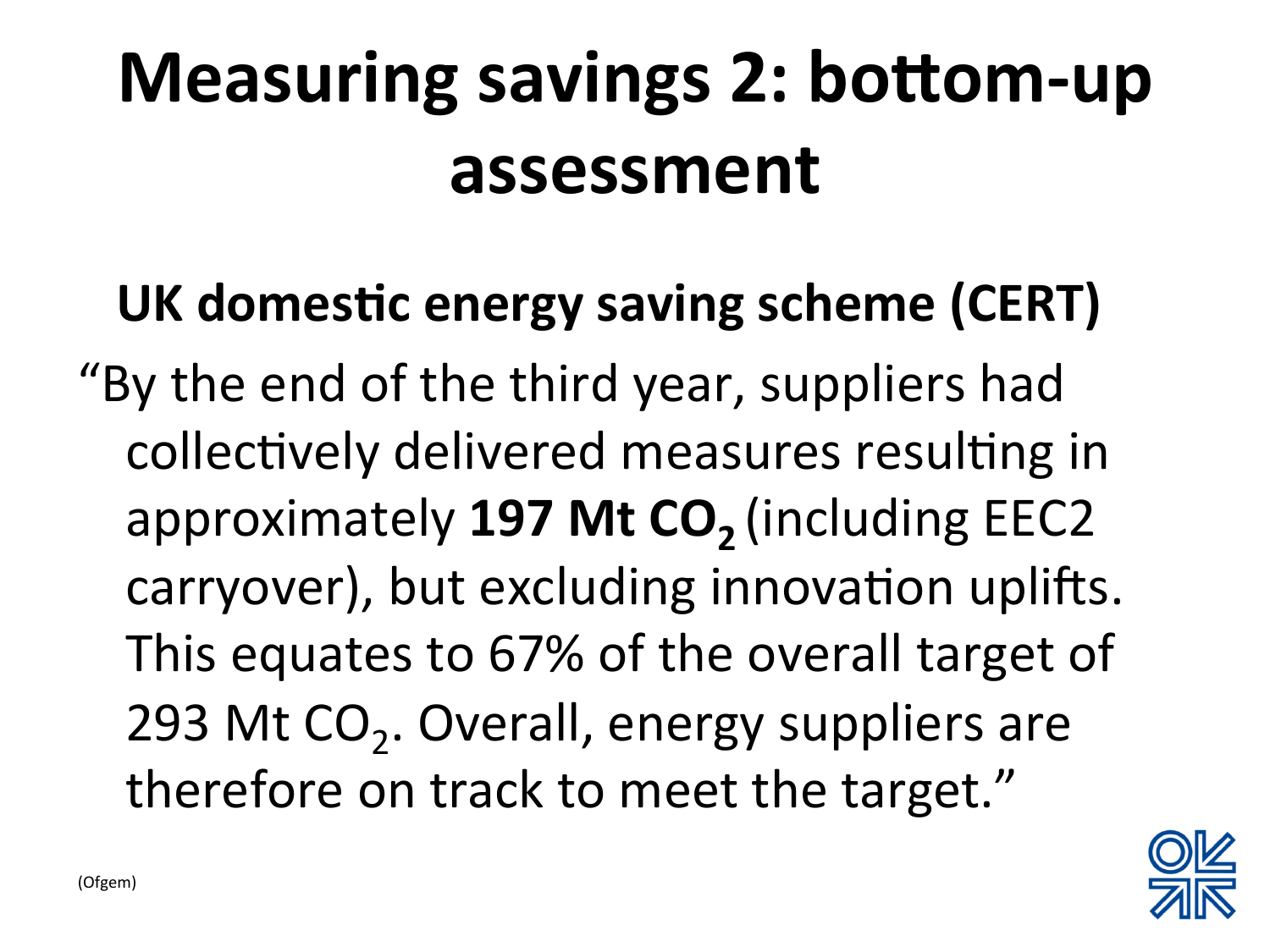#### **In the real world**



(1) Includes emissions from Public, Agriculture, Waste Management and other Energy supply.

|                                              |       |       | PIRTING CONTROL OF GUI MOTE MIDANG |       |        |                   |
|----------------------------------------------|-------|-------|------------------------------------|-------|--------|-------------------|
|                                              | 1990  | 1995  | 2000                               | 2008  | 2009   | 2010 <sub>p</sub> |
| Power stations                               | 203.4 | 163.4 | 163.1                              | 172.4 | 150.3  | 156.2             |
| Residential                                  | 79.0  | 80.8  | 92.0                               | 79.9  | 75.2   | 85.3              |
| Public, Agriculture and other <sup>[1]</sup> | 58.2  | 66.0  | 70.4                               | 50.7  | 47.6   | 48.1              |
| Business and Industrial process              | 126.0 | 118.8 | 121.3                              | 100.8 | 84.7   | 86.3              |
| Transport                                    | 120.0 | 120.2 | 124.6                              | 126.0 | 120.8  | 120.6             |
| <b>NLULUCF</b>                               | 3.1   | 1.6   | 1.4                                | -4.7  | $-4.8$ | $-4.8$            |
| <b>Total CO<sub>2</sub></b> emissions        | 589.7 | 550.8 | 549.4                              | 525.1 | 473.7  | 491.7             |

#### Million tonnes of carbon dioxide

Source: AEA, DECC (2010 provisional figures)

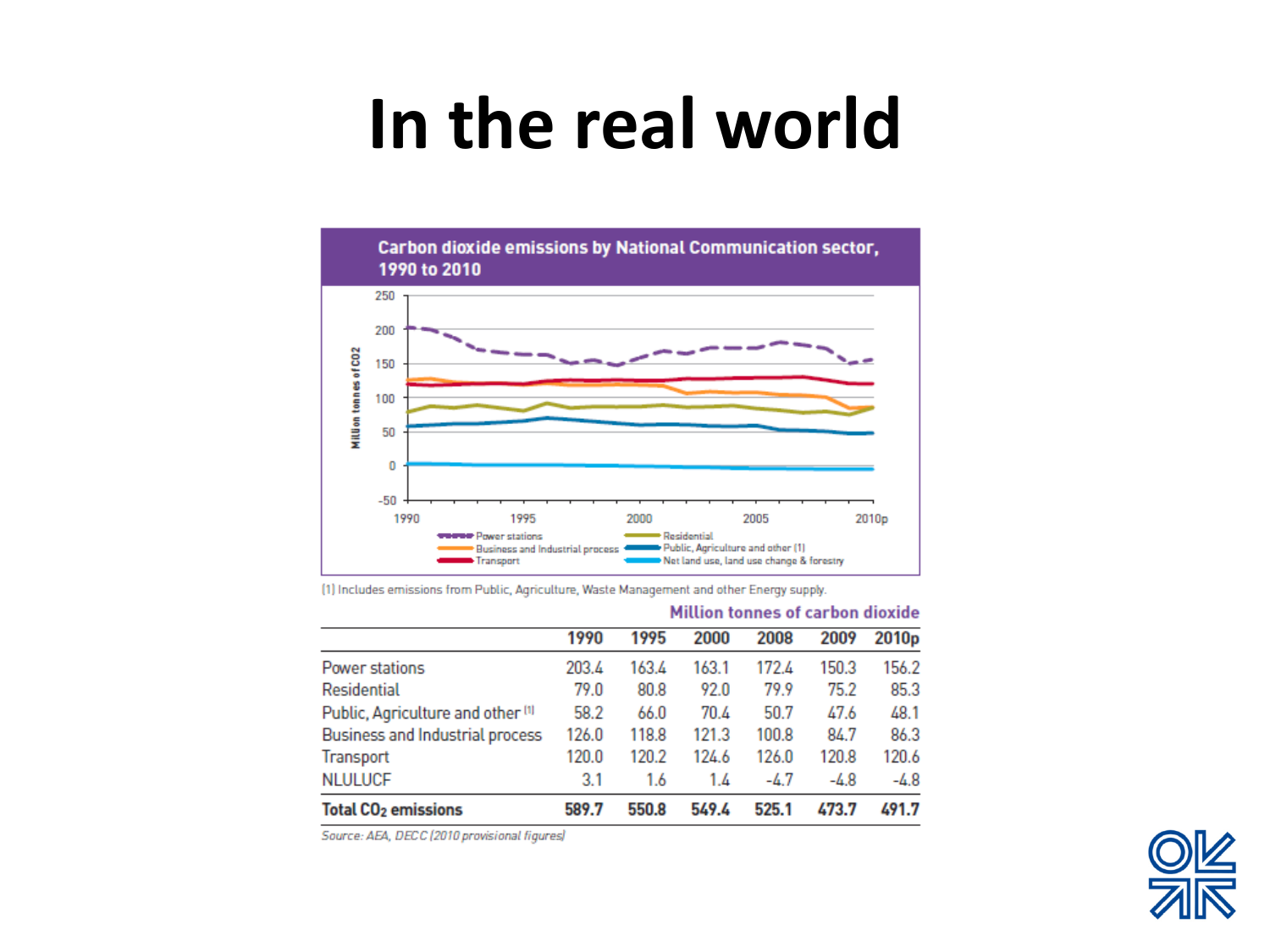# **Studies of rebounds – their size is uncertain**

- Domestic heating rebounds: 10-58% in short run
- 1.4-60% in long run
- Personal transport: 5-87%

(Sorrell) 

"Aggregate studies suggest that electric utility DSM programmes in the US .... have been between 50% and 100% as effective as utilities themselves have estimated.....However, there is significant uncertainty in these estimates" (Jaccard and Rivers)

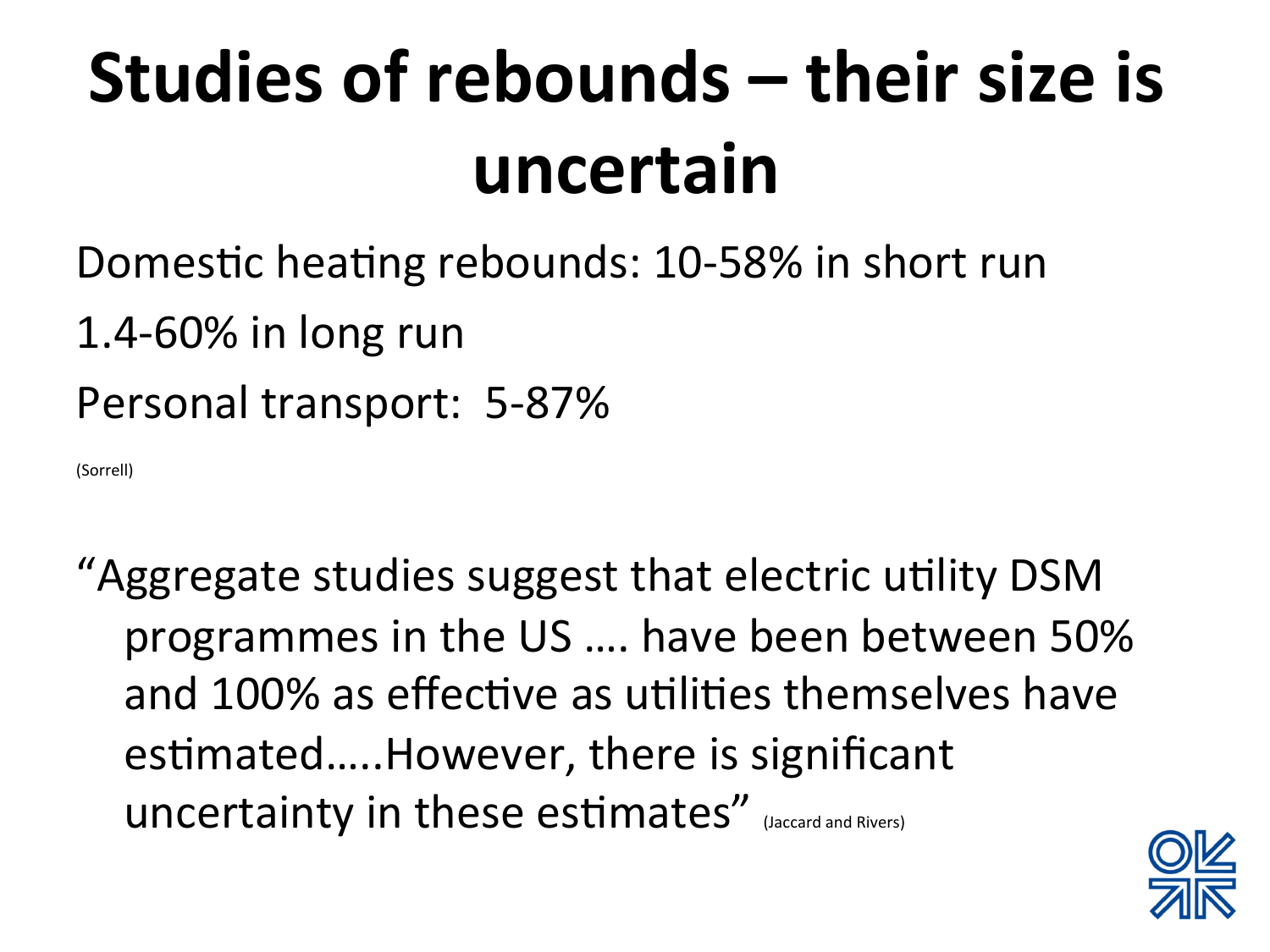# **Some meta studies – savings but** not absolute reductions

"Energy efficiency may be reducing the rate of growth in consumption but is not reducing consumption so far"  $_{(Owen)}$ 

"There are few examples where the energy savings from ...energy efficiency....have outstripped the growth in energy demand" (IEA)

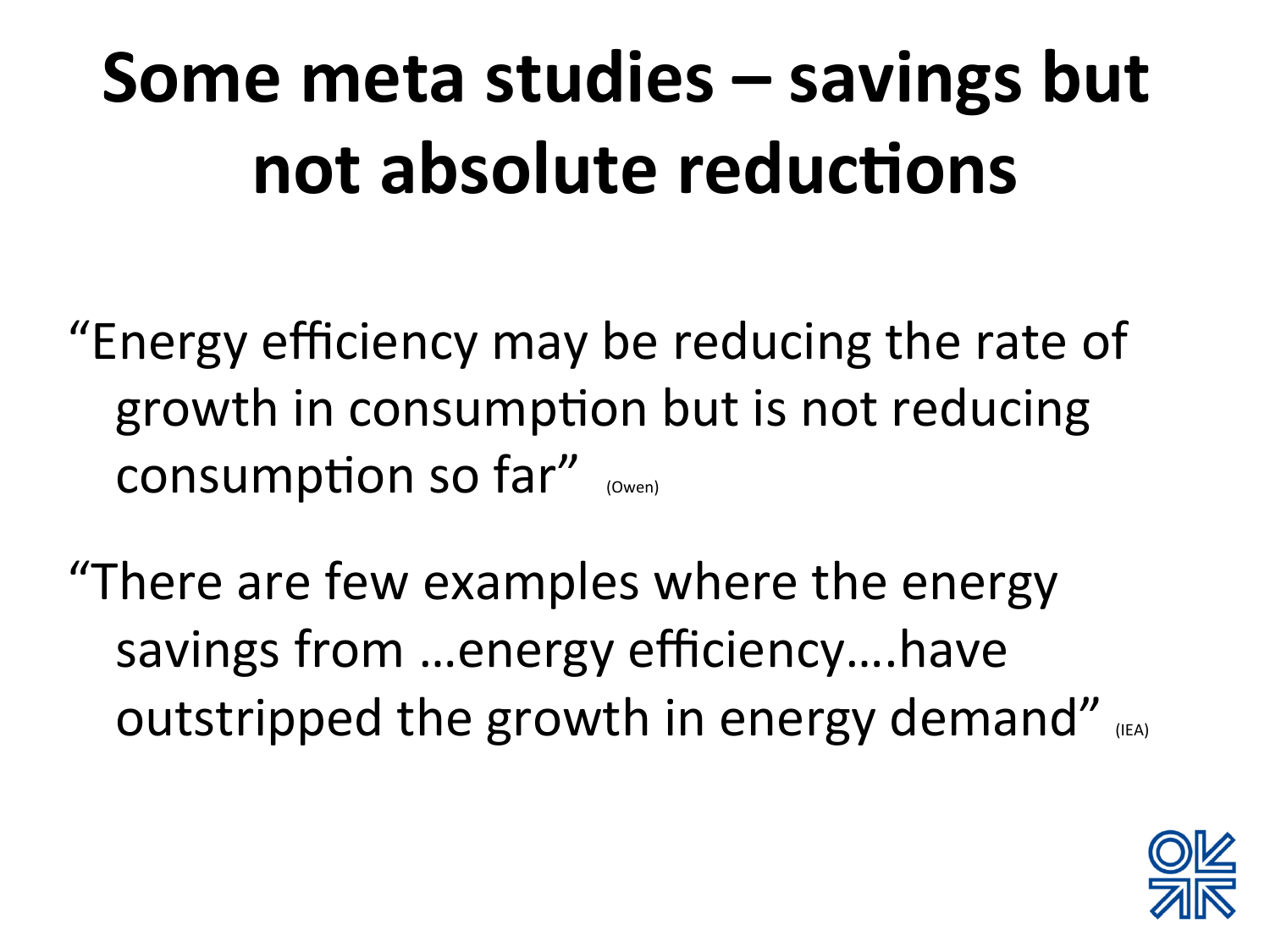# Different approaches: **econometric baseline study**

"In aggregate DSM expenditures by Canadian electric utilities have had only a marginal effect on electricity sales" "The method we use ... directly accounts for the net effect of free ridership, rebound effect and withinjurisdiction spill-over." (Rivers and Jaccard, 2011)

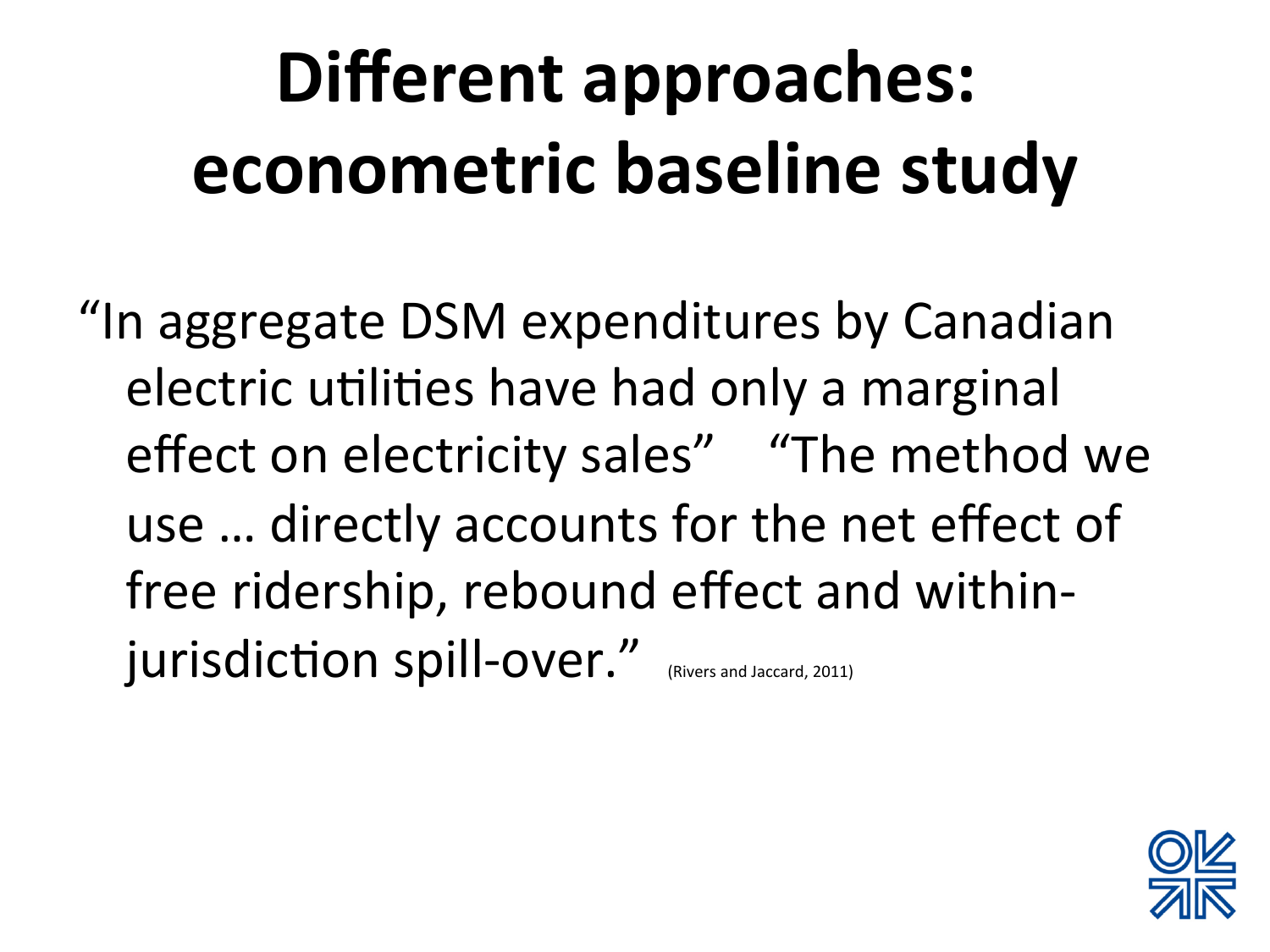#### **CGE Studies**

"All of the studies find economy-wide rebound effects to be greater than 37% and most studies show either large rebounds (>50%) or backfire" [ie >100%]. (In fact, fully half of the studies show backfire). "However the studies have a number of flaws." *(Sorrell)* 

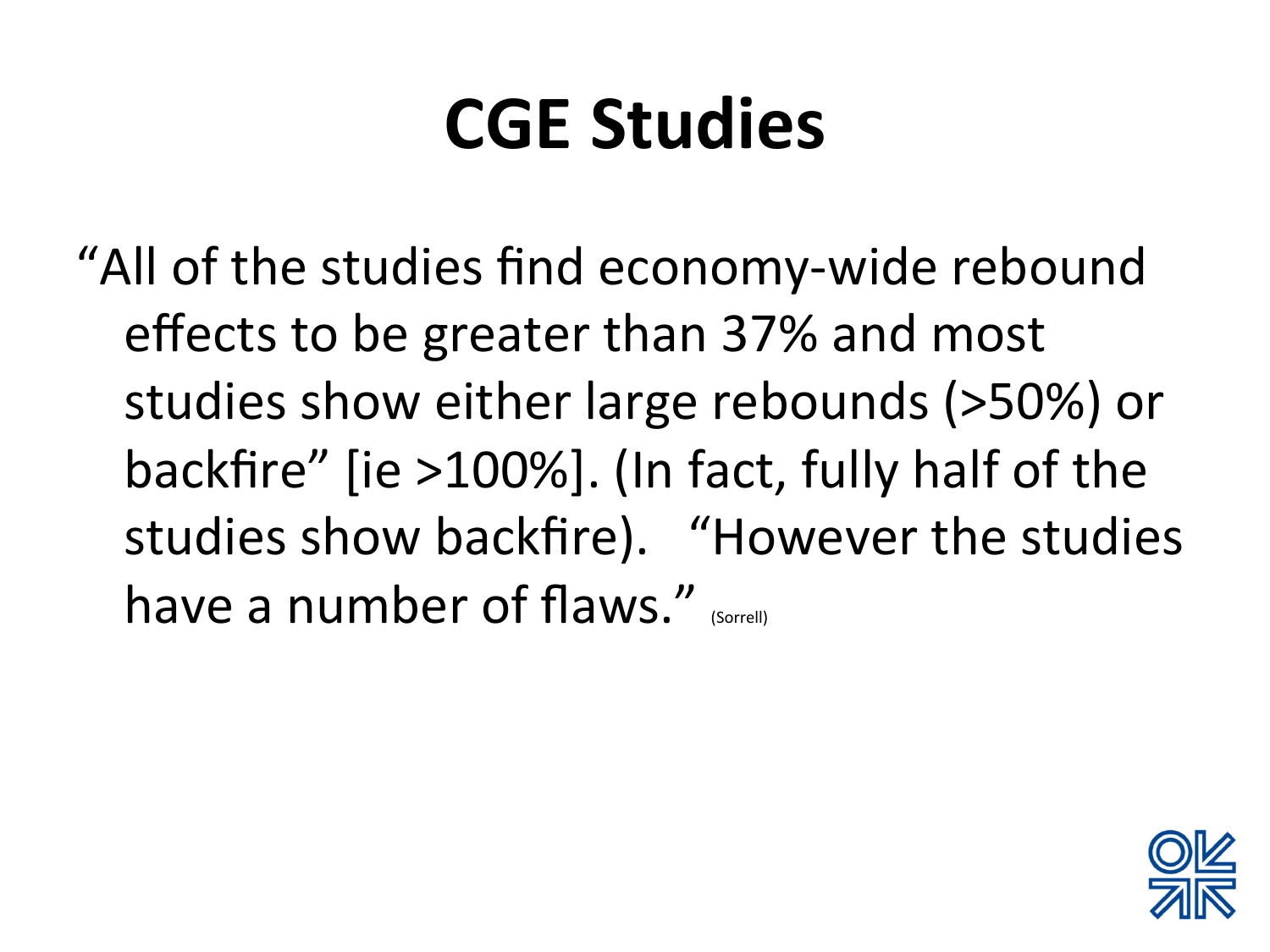## **So when might efficiency lower demand?**

Potentially, in these situations:

- Demand saturation (difficult to gauge)
- No economic growth (rare)
- No new demands (unlikely)
- Energy is a low proportion of cost (but then savings are also small)
- Supportive policy context (taxes etc)
- Barriers are removed (see later)

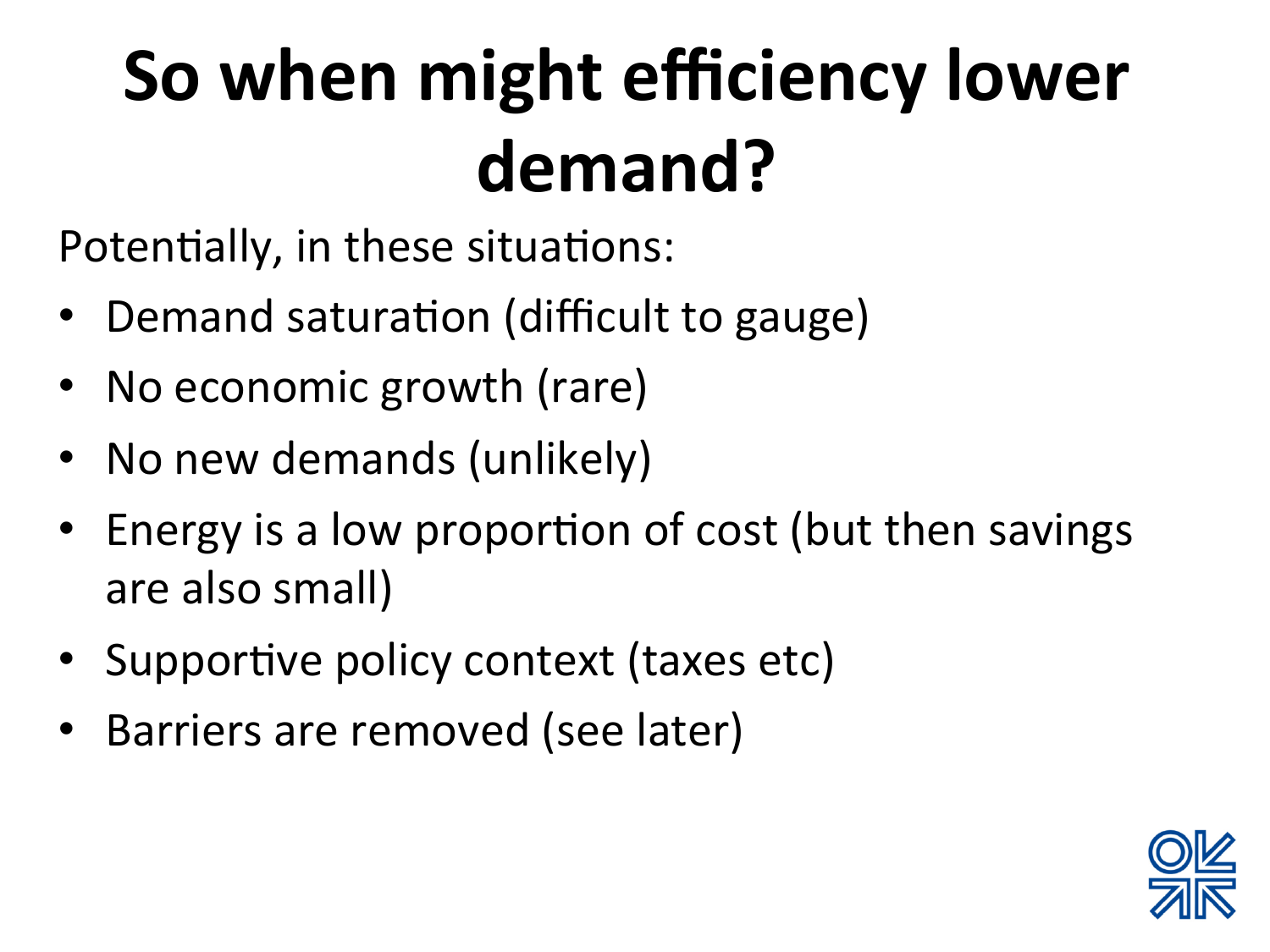#### **Examples of areas to focus on**

- Upstream energy (power generation, refineries)
- System efficiency (storage, demand response)
- Facilitating switch to low carbon fuels (smart grids; transmission)
- Passive measures (controls)

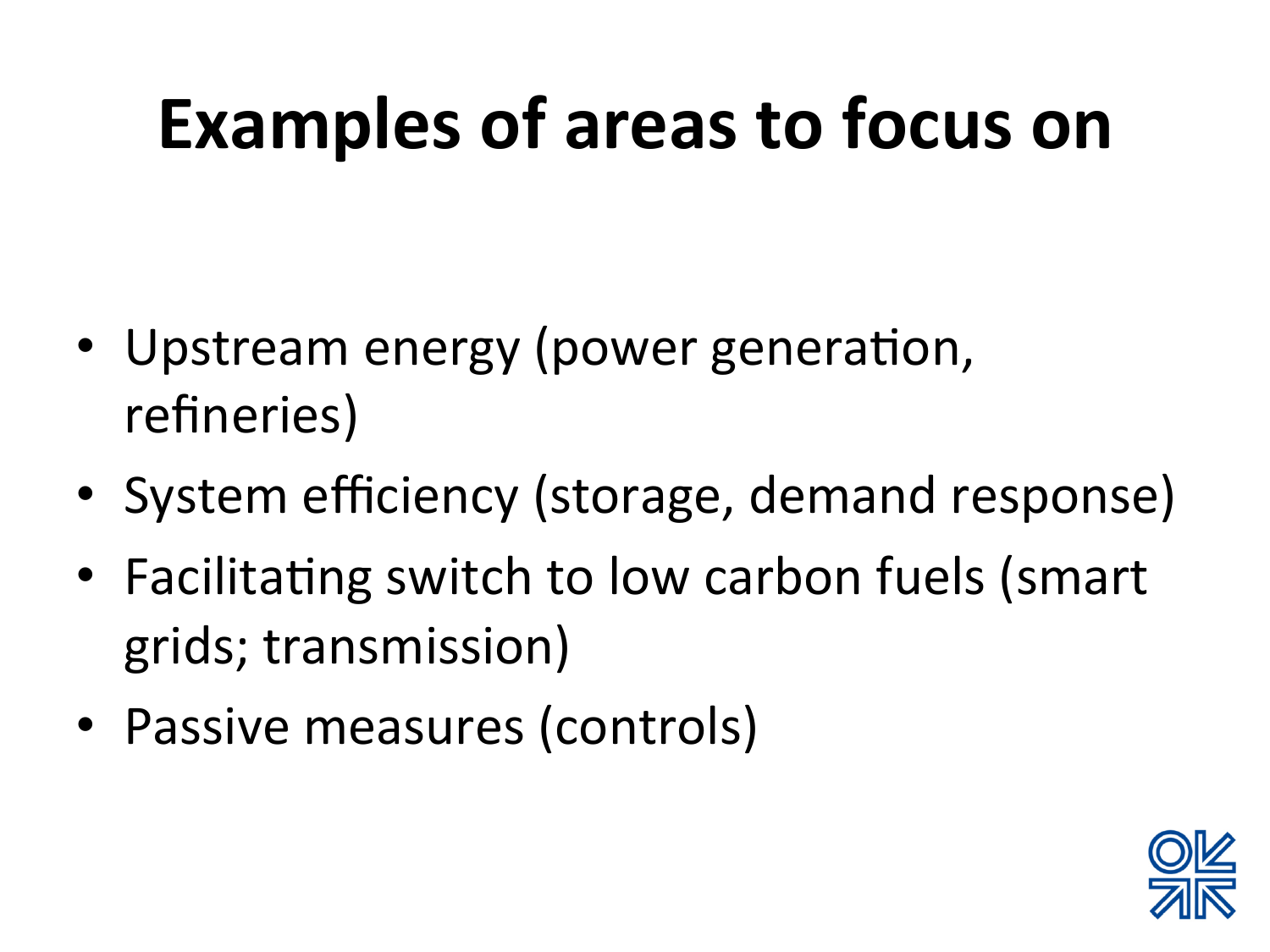# **Question 2: when might energy efficiency reduce emissions?**

When it reduces demand for energy and

• the energy saved is carbon intensive and

• is not offset by more carbon intensive demand elsewhere 

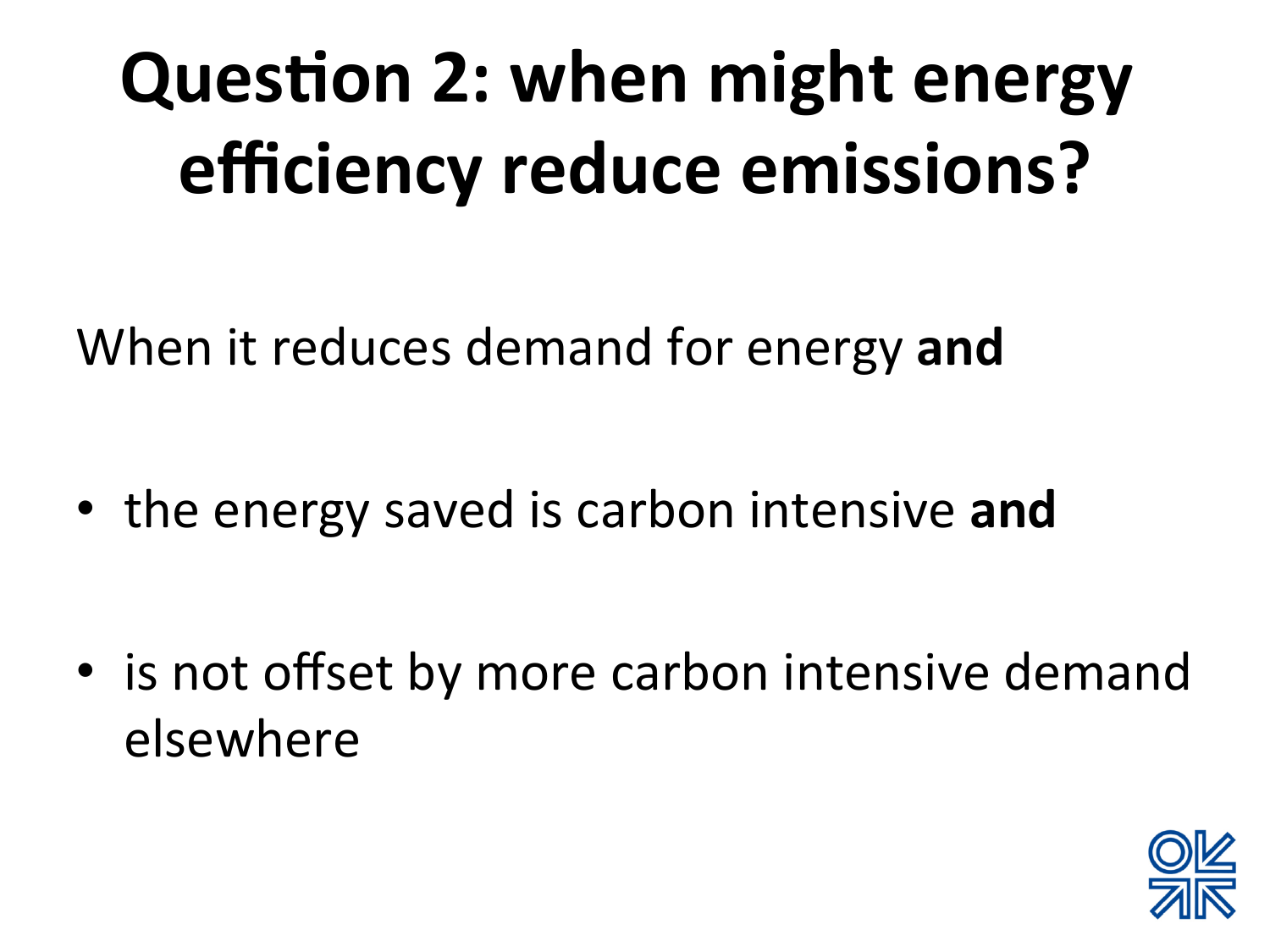# **Carbon intensity of power generation**(IEA 2011)

| <b>Country</b> | gCO <sub>2</sub> /kWh              |
|----------------|------------------------------------|
| India          | 950                                |
| China          | 748                                |
| <b>US</b>      | 531                                |
| <b>UK</b>      | $(2030 - 100$ ?; 2050 <50?)<br>480 |
| Germany        | 447                                |
| France         | 89                                 |
| <b>Brazil</b>  | 75                                 |
| Switzerland    | 40                                 |
| Iceland        | $\mathbf{1}$                       |

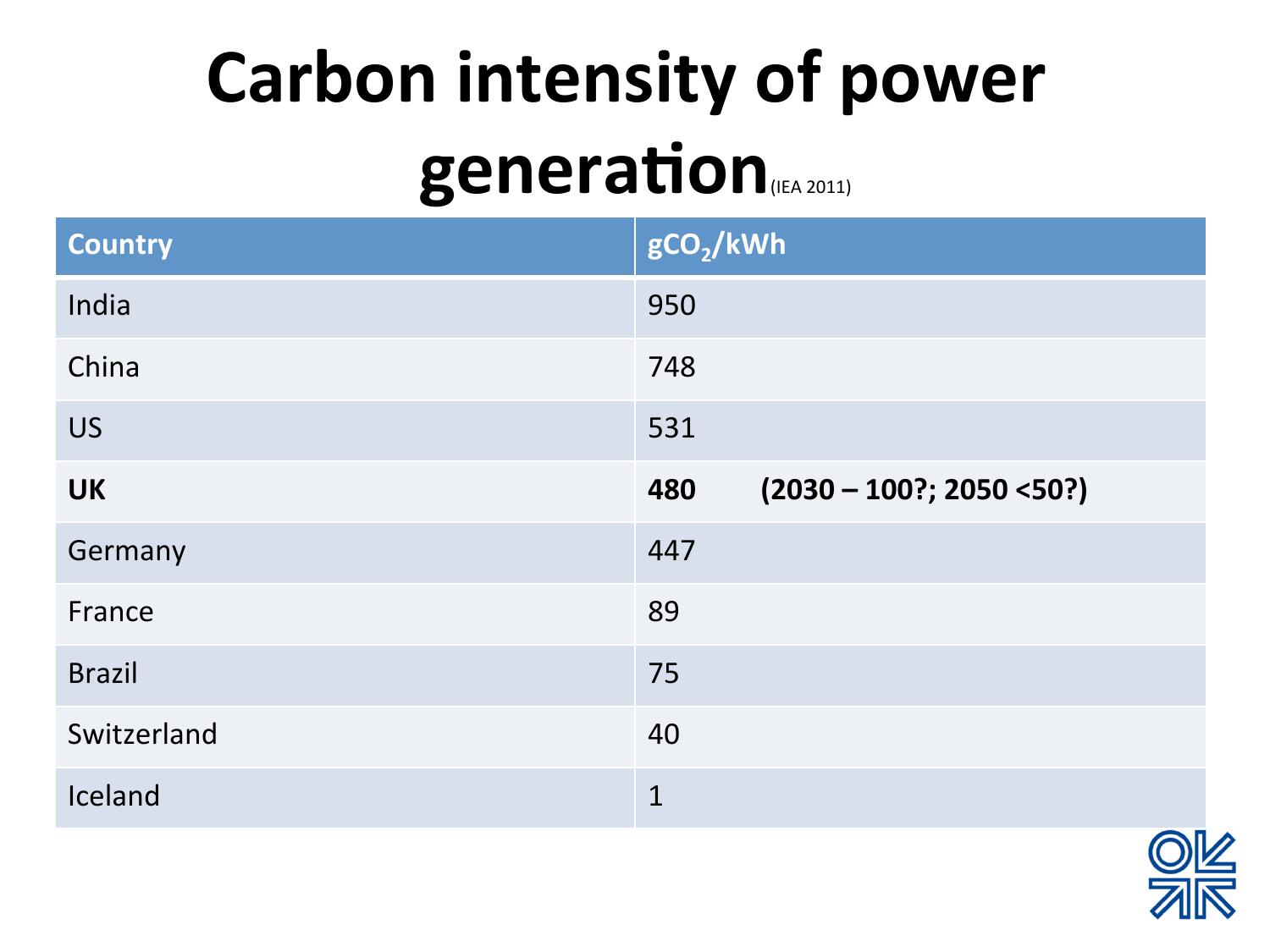#### **Some interactions**

- Decarbonisation reduces (cost-effectiveness of) carbon savings
- Lower demand lowers carbon and energy prices
- Some efficiency measures could discourage fuel-switching (eg CHP) or perpetuate use of high carbon energy (eg vehicle efficiency)
- Energy efficiency is about energy the main sustainability issue is carbon

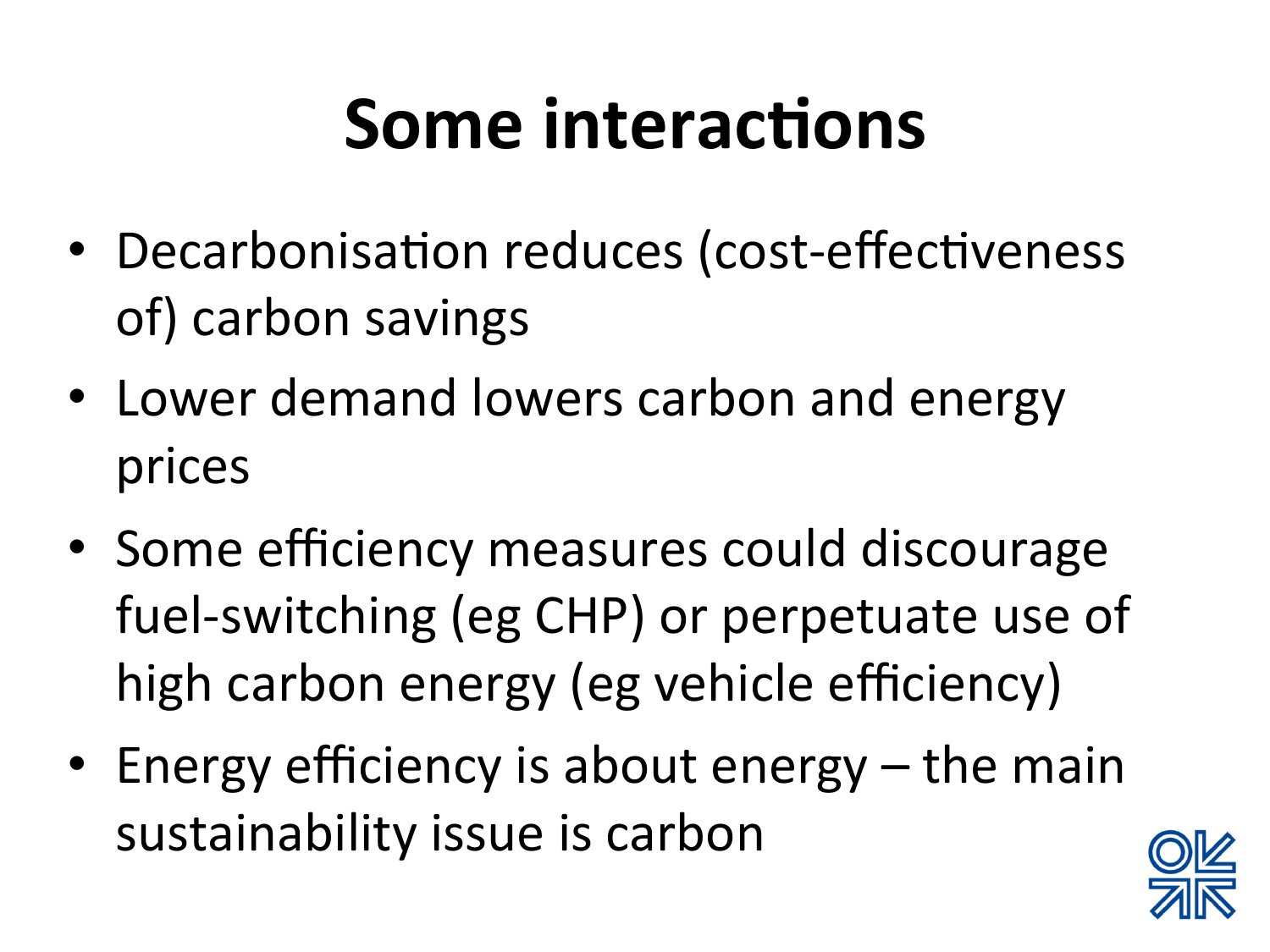#### **Question 3: when might energy efficiency** reduce costs?

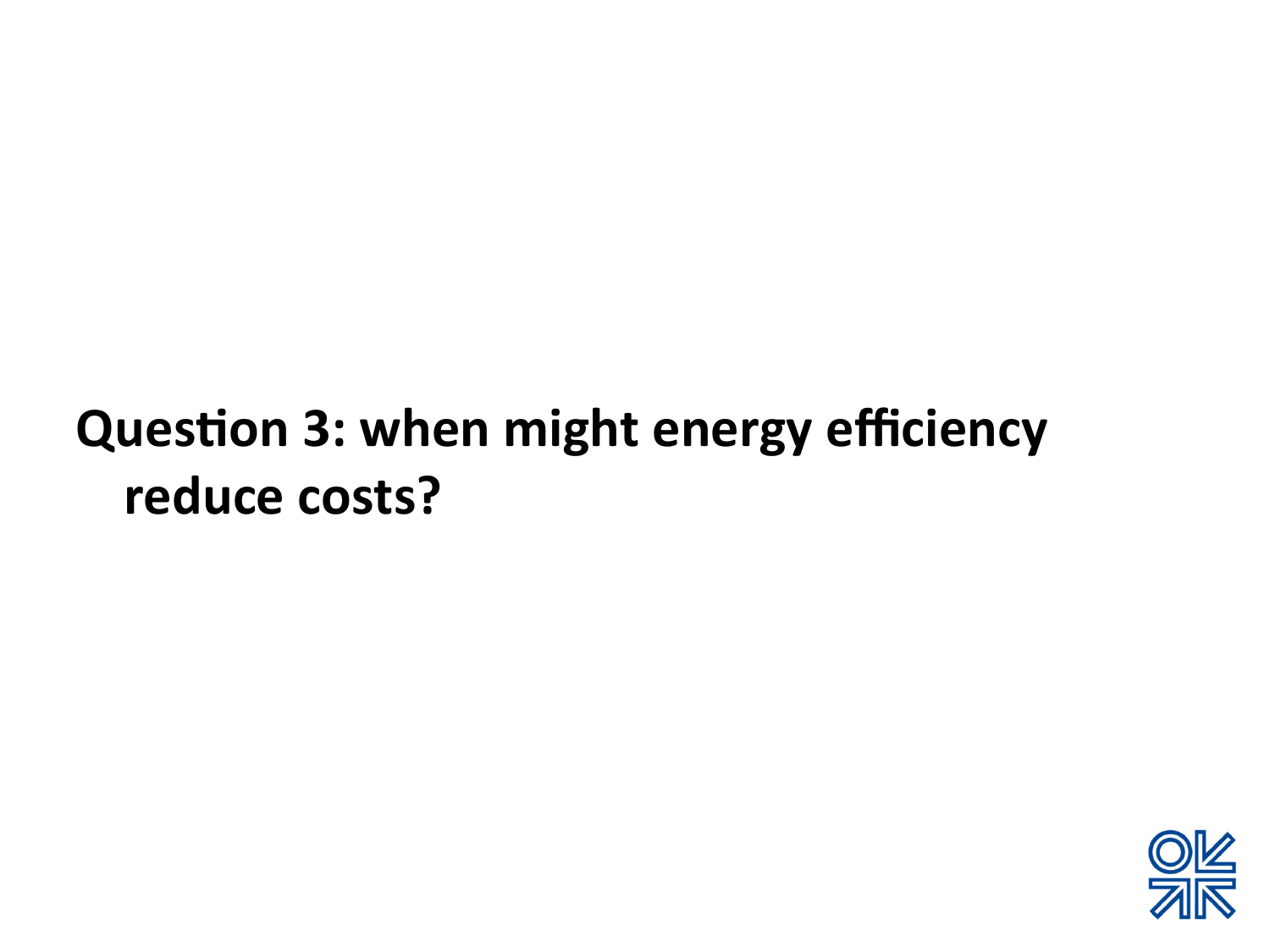# **A** big MACC

#### Chart 12





Source: Committee on Climate Change (2008)

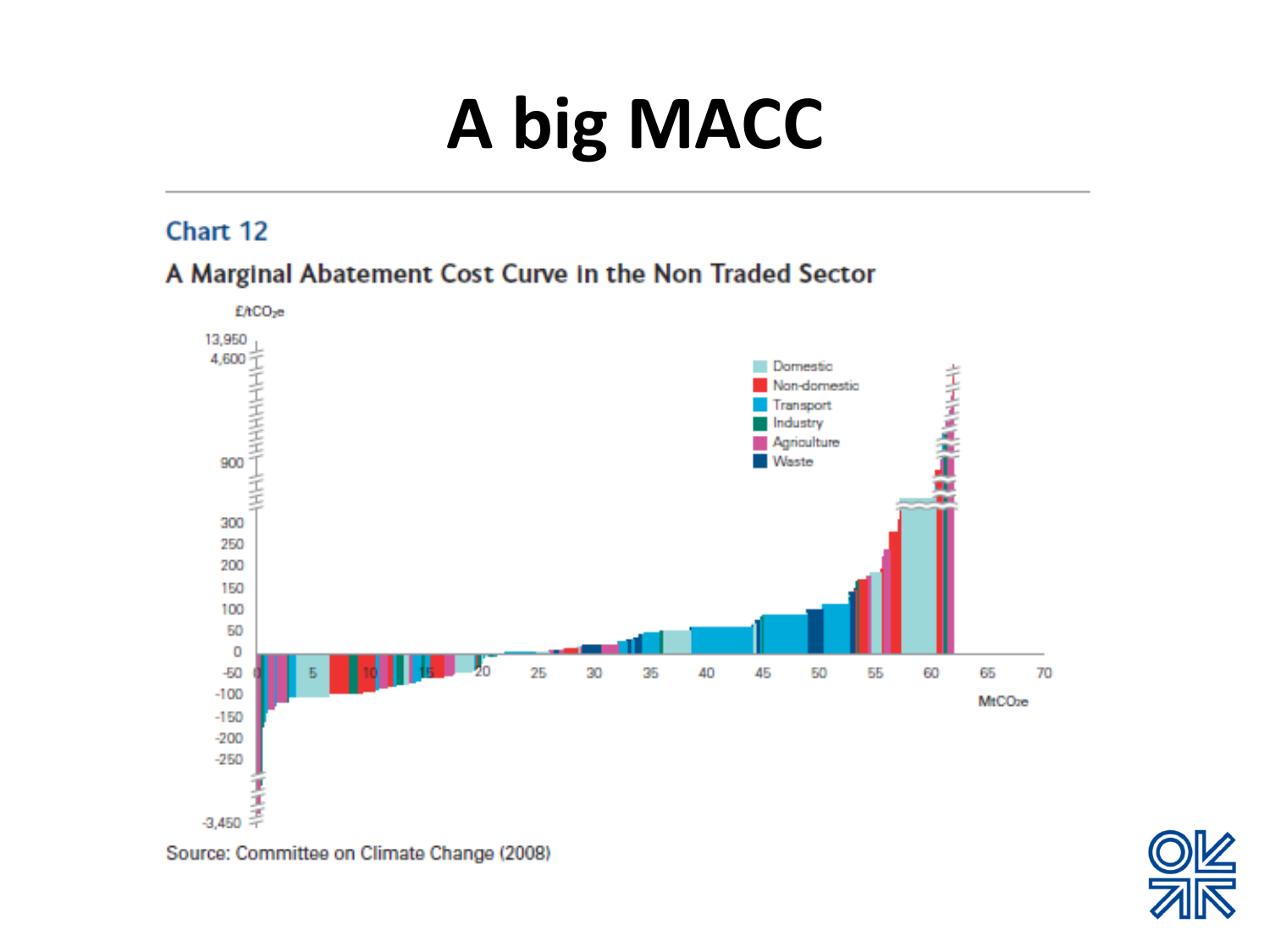#### **Saving Money and Carbon**

#### Chart 15



Policy MAC curve for policies that deliver savings in the non-traded sector

Source: Department of Energy and Climate Change (2009)

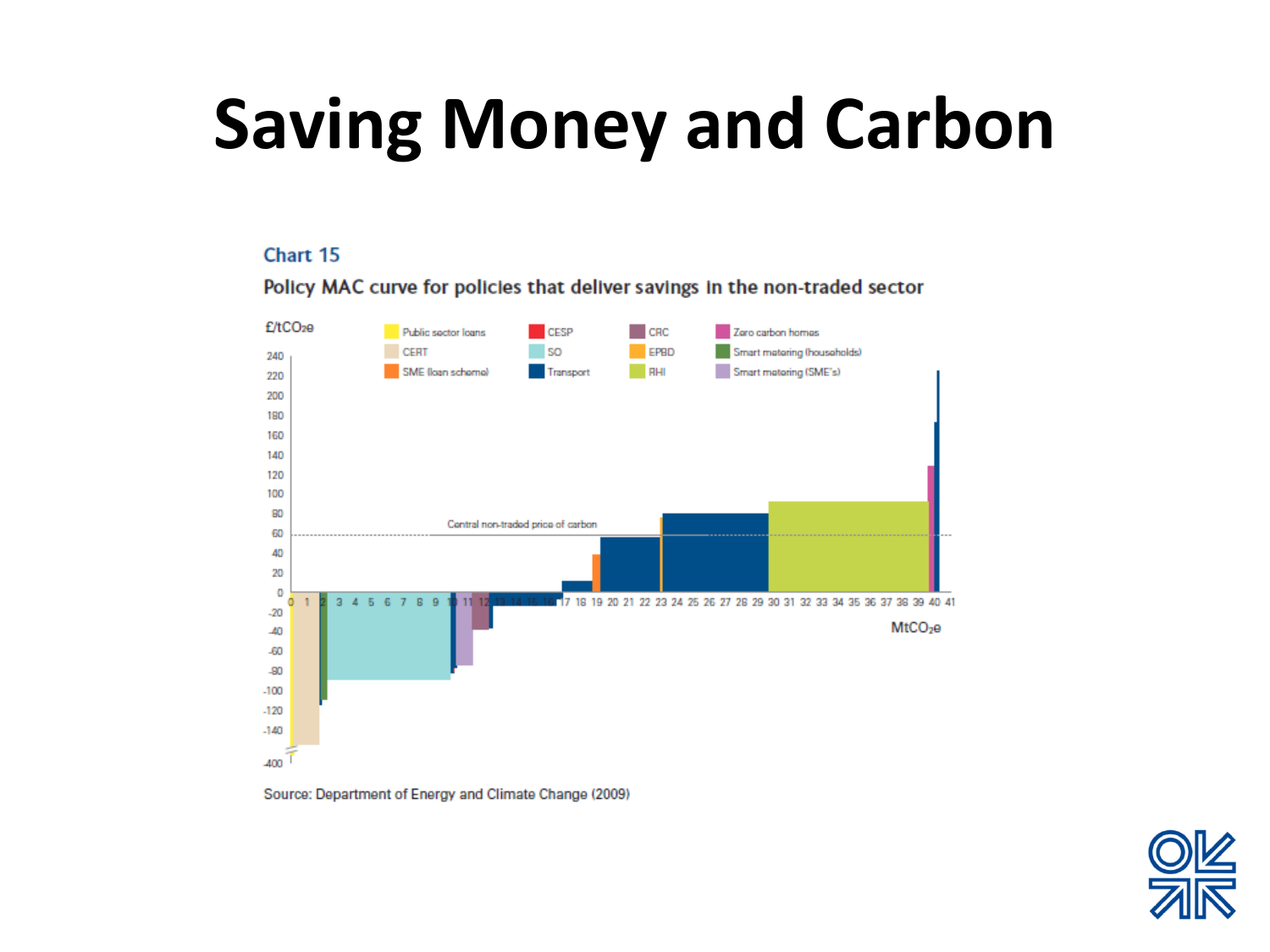#### **But there are hidden costs**

"There are real and substantial time and financial costs associated with domestic energy efficiency and carbon saving measures that existing cost-effectiveness analysis neglects." 

(DECC – referring to Ecofys study)

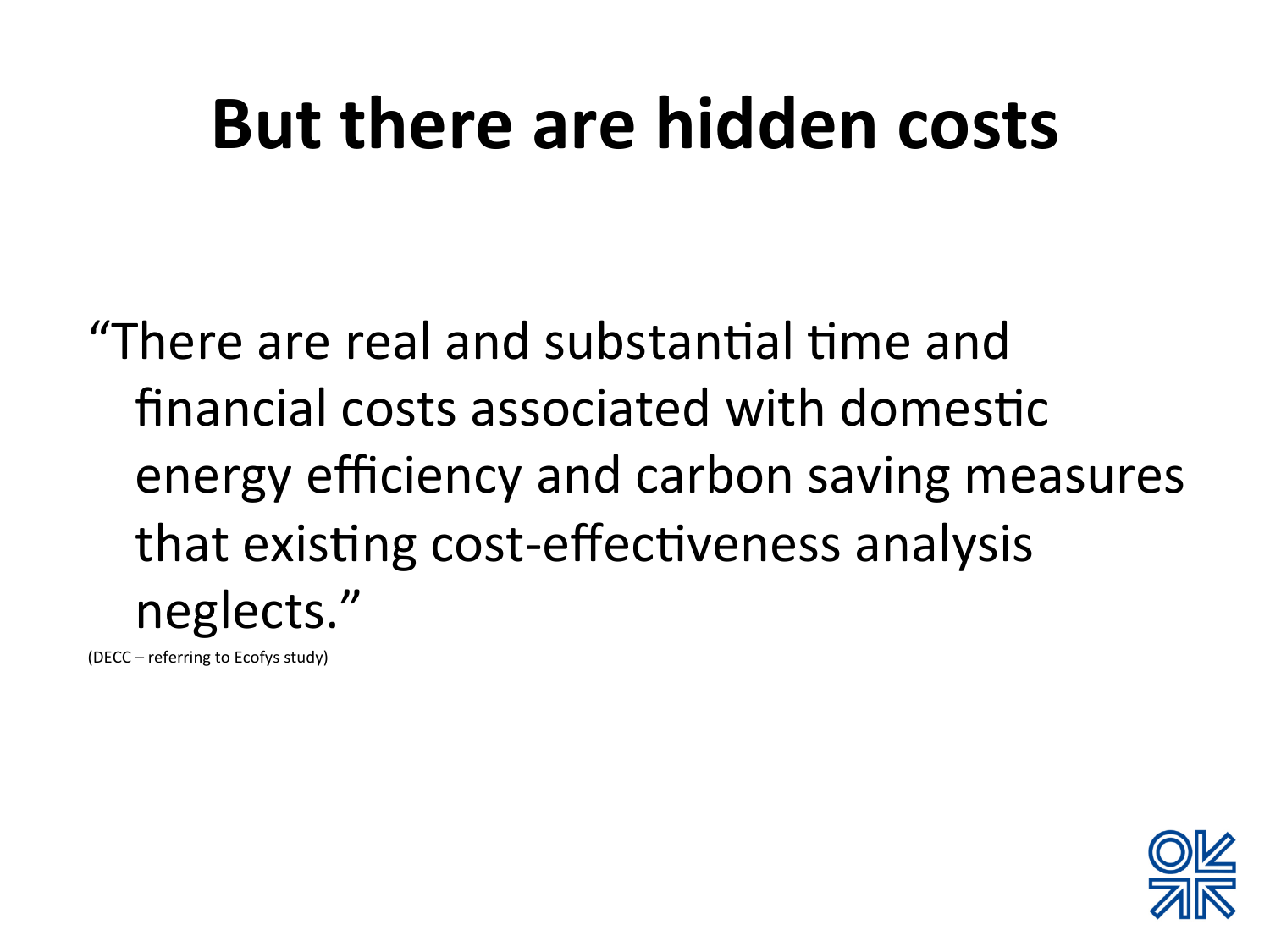## And factors not in models

For example, in relation to home insulation:

- Nature of housing, orientation, ventilation
- Behavioural differences
- Technical factors (eg how effectively insulation is installed)
- Changing environment (energy prices, weather, new energy services etc)

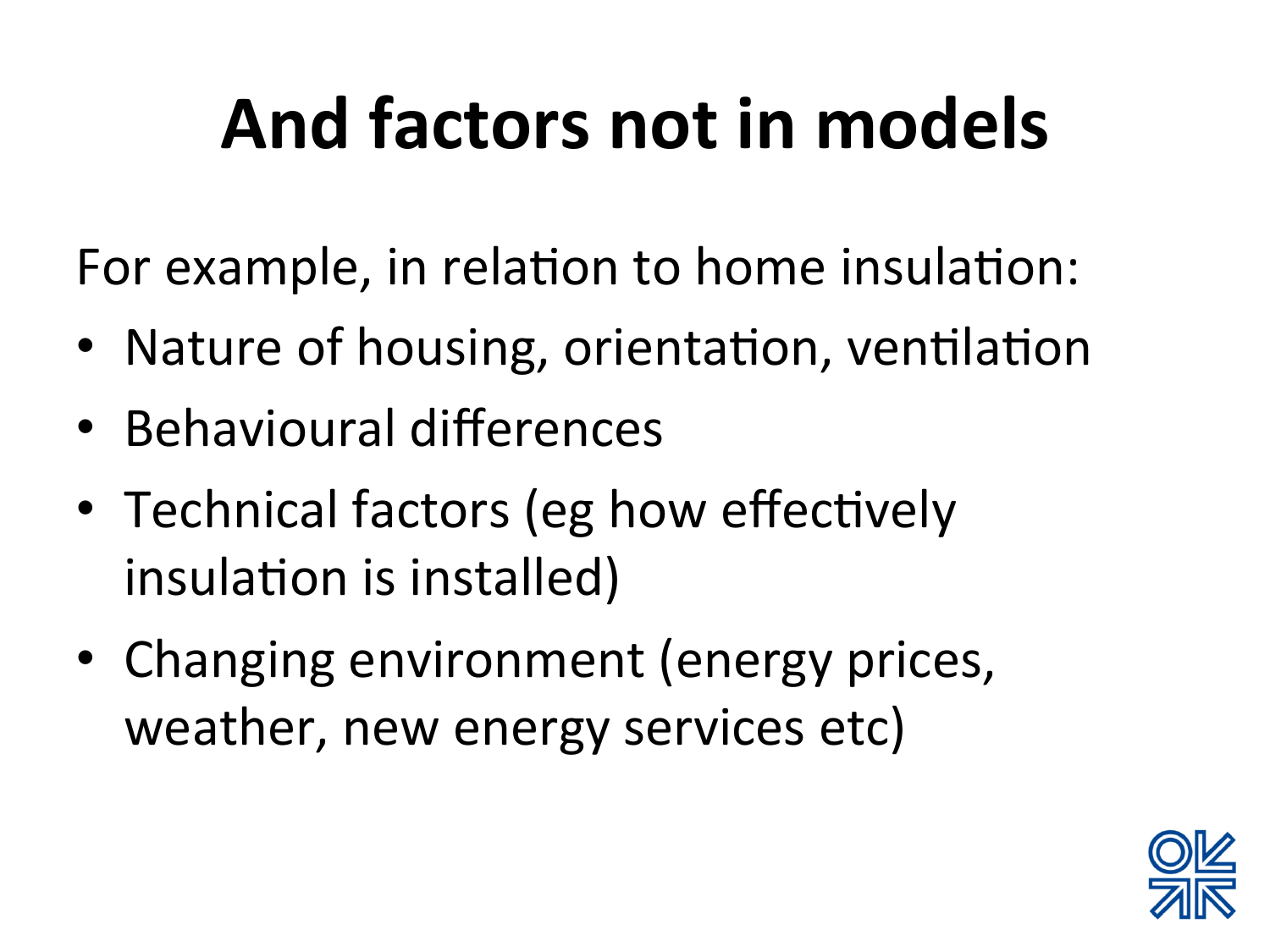# How is it supposed to work **market failure/barriers**

- **1 Environmental externalities:** Significant and major
- 2 Imperfect information | Not so different from Split incentives and the relatively minor Capital constraints
- Risk aversion
- 

Absence of markets and most markets; soluble;

3 Bounded rationality | People don't agree with Low priority  $\downarrow$  experts – but who's right?

4 Transaction costs: Real costs, not barriers

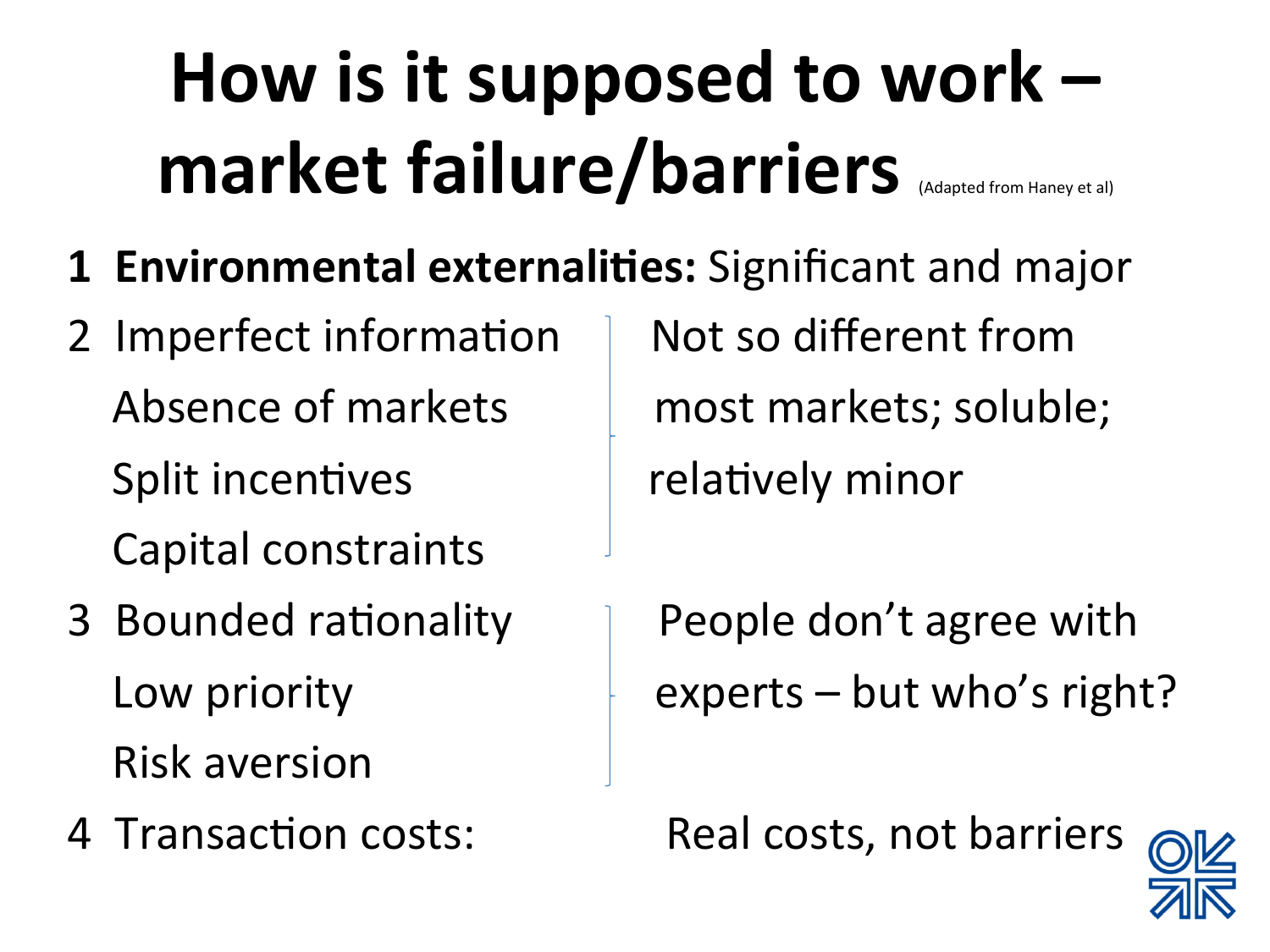# Barriers aren't very significant apart from CO<sub>2</sub>

"The available evidence  $\dots$  suggests that  $\dots$  the actual magnitude of the energy efficiency gap is small". (Allcott and Greenstone 2012)

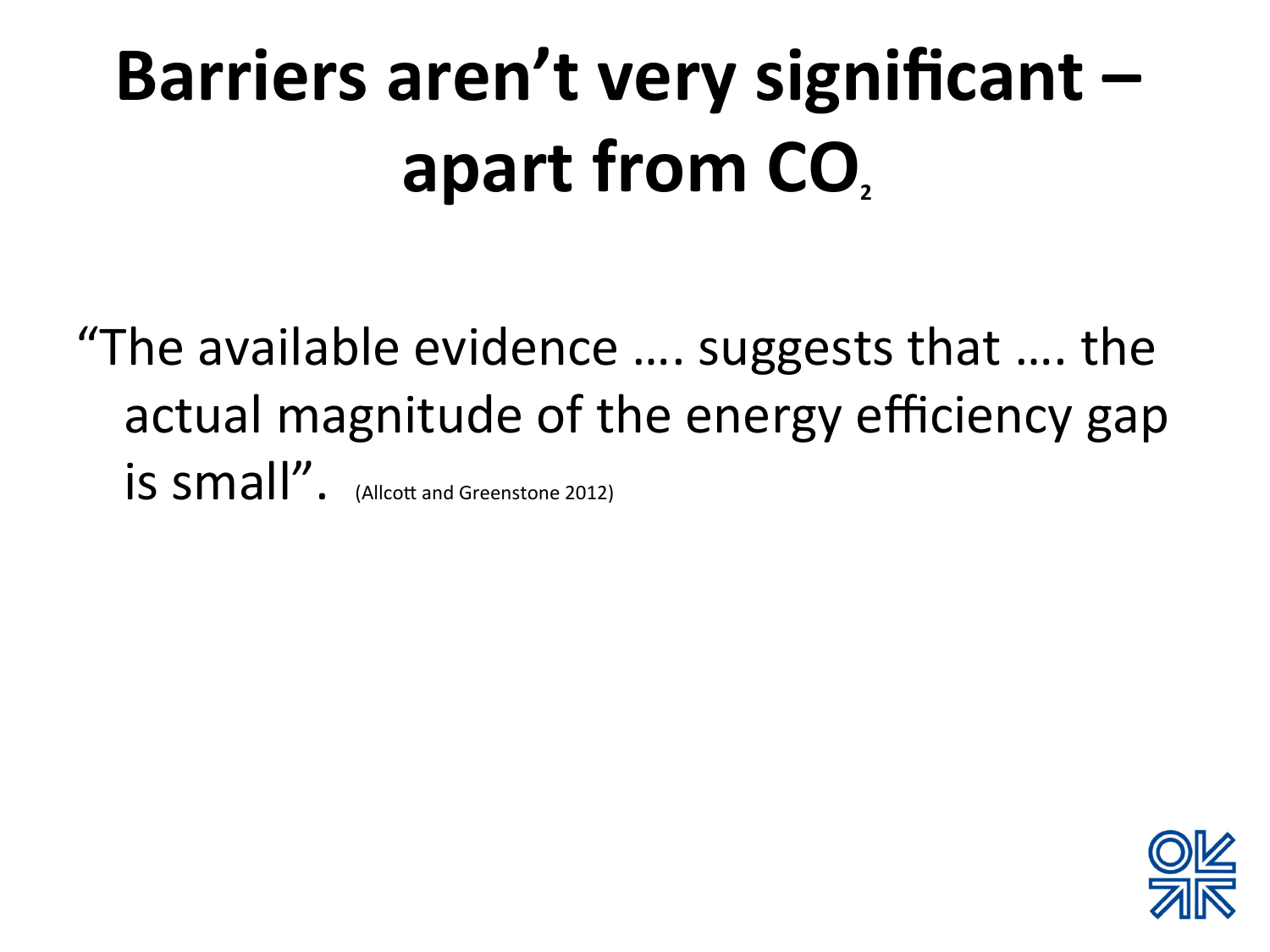### So when does energy efficiency reduce costs?

- Obviously depends on situation
- Has to be assessed empirically, not a priori

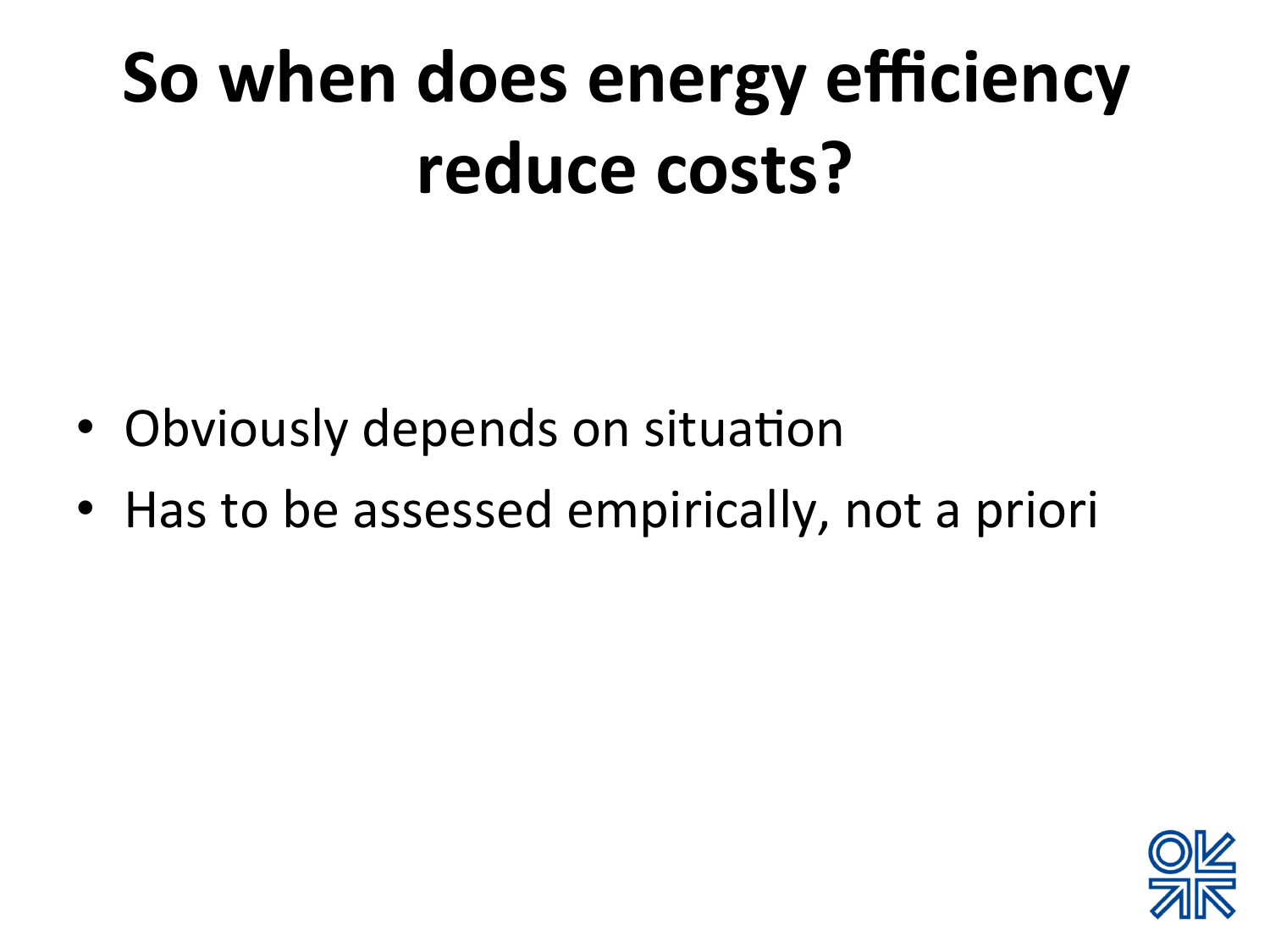# **Conclusions 1: when does energy efficiency lead to sustainability?**

- When it leads to reduced demand, emissions and costs
- This can happen, but only in certain circumstances
- To ensure it does happen requires an integrated and informed approach to the various systems issues